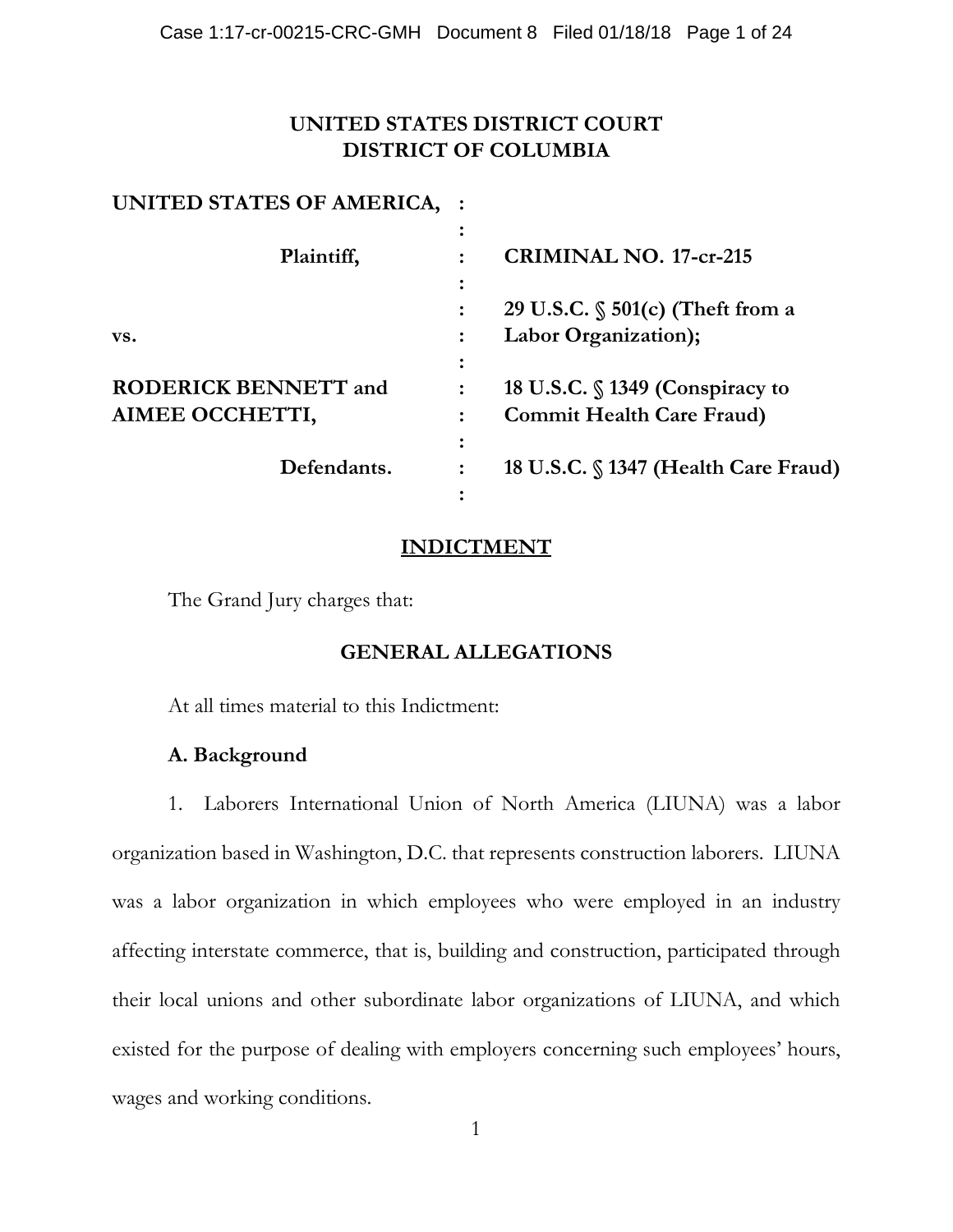#### Case 1:17-cr-00215-CRC-GMH Document 8 Filed 01/18/18 Page 2 of 24

2. Pursuant to that representation, LIUNA and its subordinate labor organizations executed collective bargaining agreements with employers of building and construction industry employees in multiple states and was a "labor organization" engaged in industries and activities affecting commerce within the meaning of the Labor Management Reporting and Disclosure Act ("LMRDA"), Title 29, United States Code, Sections  $402(i)$  and (j).

3. As a labor organization subject to the provisions of the LMRDA, the officers, agents, shop stewards and other representatives of LIUNA occupied positions of trust and were required to hold its money and property solely for the benefit of LIUNA and its members and to manage and expend such money and property in accordance with LIUNA's constitution and by-laws. LIUNA was required to be governed in accordance with its constitution and by-laws.

4. Defendant RODERICK BENNETT was an employee of LIUNA, that is, Chief of Staff, and as such was part of LIUNA's key administrative personnel.

5. LIUNA issued American Express credit cards to its key administrative employees, including Defendant BENNETT as Chief of Staff, for the purpose of making business purchases for the benefit of LIUNA. LIUNA prohibited using the LIUNA-issued American Express to make purchases of goods and services for the personal use and benefit of the cardholder.

6. Pursuant to the terms of the LIUNA Constitution, governance of LIUNA is supplemented by the LIUNA Code of Best Practices which sets forth various fiduciary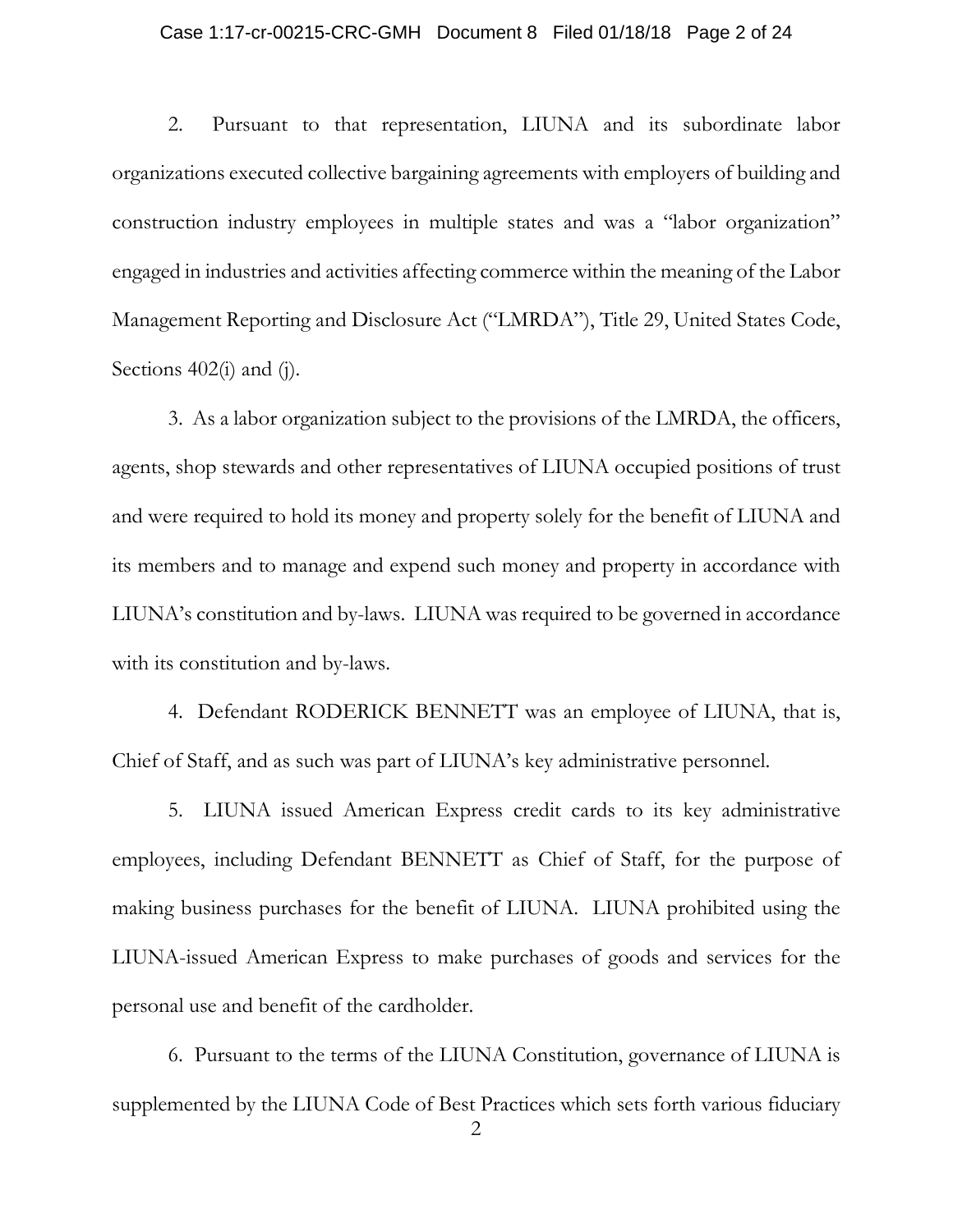#### Case 1:17-cr-00215-CRC-GMH Document 8 Filed 01/18/18 Page 3 of 24

duties for LIUNA employees regarding the avoidance of personal profit or advantage while conducting official business, including the following provision:

Union officials and representatives shall ensure that Union assets and resources are expended only for proper purposes and never for personal gain or advantage.

7. LIUNA maintained a health care plan for its full-time employees and their dependents (the "LIUNA Health Care Plan") in order to provide them health insurance coverage and medical benefits. Only full-time employees and their dependents were eligible to participate in the LIUNA Health Care Plan. The LIUNA Health Care Plan purchased insurance through the Aetna insurance company ("Aetna") and LIUNA paid the insurance contract premiums to Aetna on behalf of the LIUNA Healthcare Plan.

8. Aetna constitutes a "health care benefit program" within the meaning of Title 18, United States Code, sections 24(b), 1347, and 1349.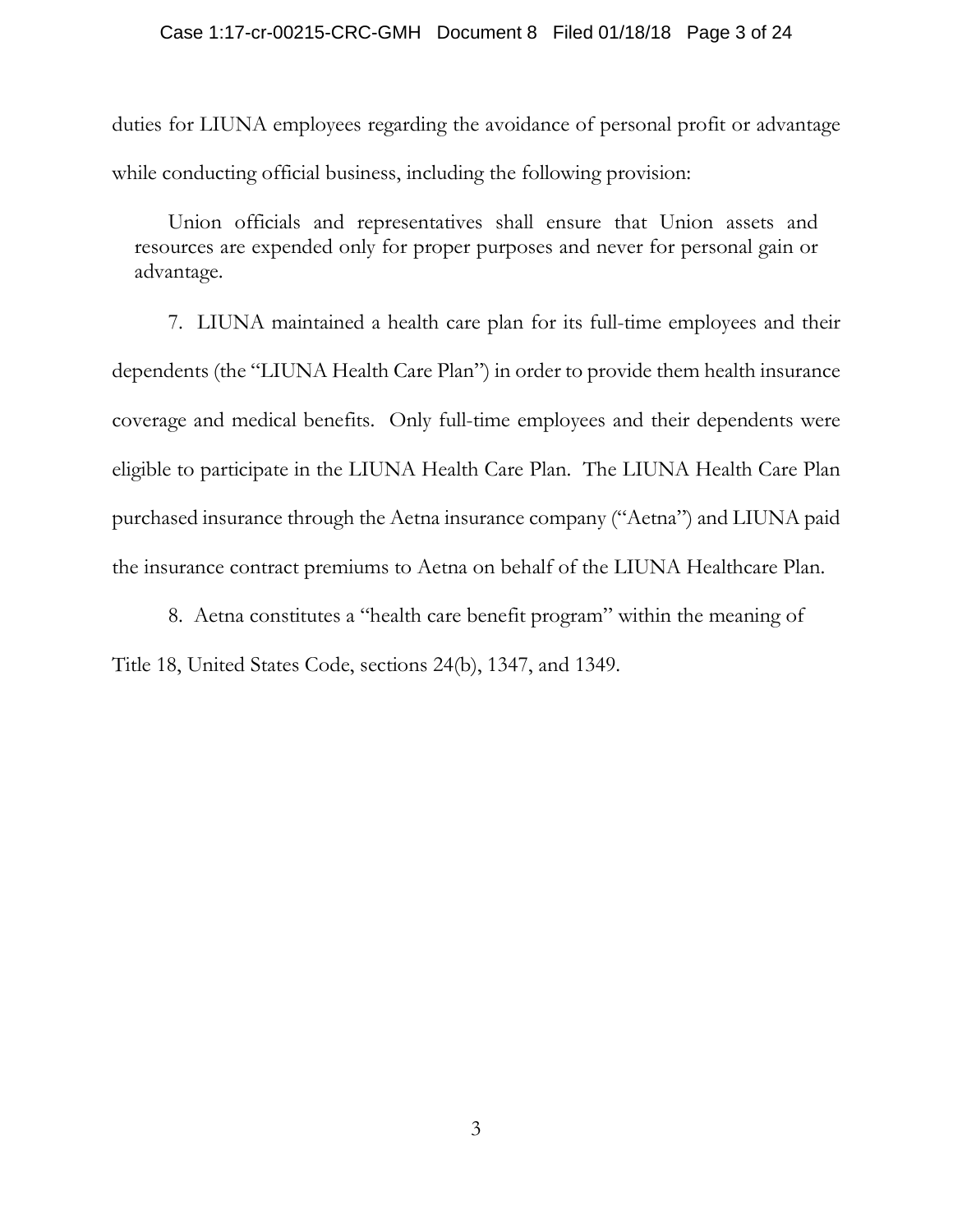## **COUNT ONE**

# $(29 \text{ U.S.C. } \S 501(c))$

## (Embezzlement from a Labor Organization)

1. The allegations contained in paragraphs 1 through 6 of the General Allegations of this Indictment are realleged in this Count and are incorporated by reference as if fully set forth herein.

2. From on or about December 2013 to on or about October 2016, in the District of Columbia and elsewhere, Defendant RODERICK BENNETT, while employed directly and indirectly by LIUNA, and others known and unknown to the grand jury, did embezzle, steal and unlawfully and willfully abstract and convert to his own use and to use of others the moneys, property and other assets of said labor organization, LIUNA, to wit: \$72,358.58 in unauthorized travel and entertainment expenses as set forth below:

| 12/11/14         | 165.36     | <b>AAA Limousine Service</b> | <b>VA</b>        |
|------------------|------------|------------------------------|------------------|
|                  |            |                              |                  |
| <b>LAS VEGAS</b> |            |                              |                  |
| April 18-21,     |            |                              |                  |
| 2014             |            |                              |                  |
| 04/15/14         | \$3,012.00 | <b>United Airlines</b>       | Philadelphia, PA |
| 04/15/14         | \$1,790.95 | Mileage Plus Miles           | IL               |
| 04/18/14         | \$64.65    | Moe's Deli                   | Dulles, VA       |
| 04/18/14         | \$26.24    | Paradies                     | Dulles, VA       |
| 04/18/14         | \$24.97    | <b>YCS</b>                   | Las Vegas, NV    |
| 04/18/14         | \$301.20   | Ferraro                      | Las Vegas, NV    |
| 04/18/14         | \$17.42    | VTS Friar Union Cab          | Las Vegas, NV    |
| 04/18/14         | \$12.30    | VTS Friar Union Cab          | Las Vegas, NV    |
| 04/18/14         | \$259.18   | Palm Restaurant              | Las Vegas, NV    |
| 04/19/14         | \$65.00    | <b>United Car Service</b>    | Las Vegas, NV    |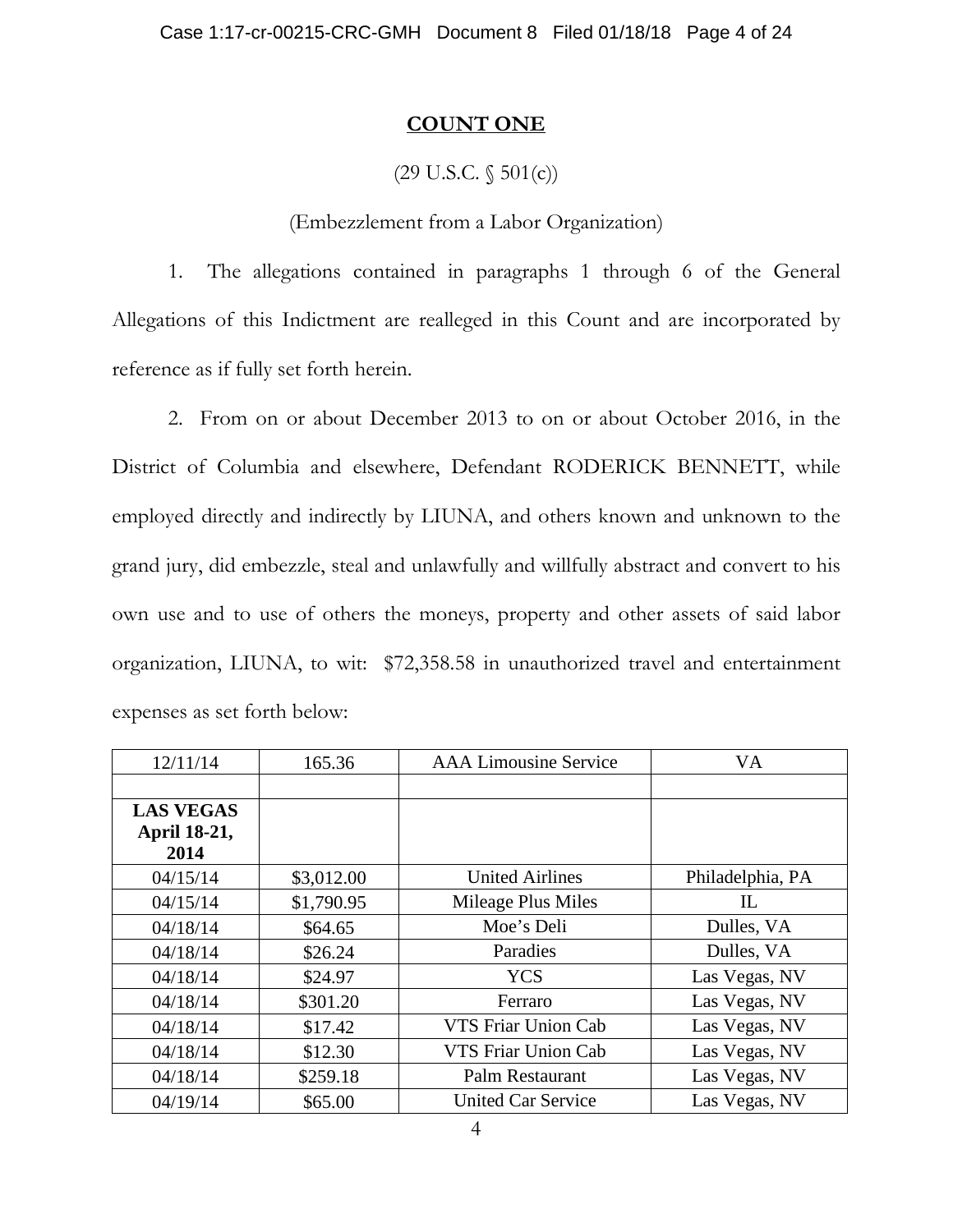| 04/19/14        | \$579.00   | Joe's Stone Crab           | Las Vegas, NV     |
|-----------------|------------|----------------------------|-------------------|
| 04/19/14        | \$2,862.00 | XS - Encore                | Las Vegas, NV     |
| 04/20/14        | \$24.70    | <b>YCS</b>                 | Las Vegas, NV     |
| 04/20/14        | \$16.58    | <b>VTS Friar Union Cab</b> | Las Vegas, NV     |
| 04/20/14        | \$18.63    | VTS Friar Union Cab        | Las Vegas, NV     |
| 04/20/14        | \$23.00    | Taxipass                   | Las Vegas, NV     |
| 04/20/14        | \$835.91   | Aria - Gold Lounge         | Las Vegas, NV     |
| 04/20/14        | \$80.54    | She by Morton's            | Las Vegas, NV     |
| 04/20/14        | \$835.91   | Aria - Gold Lounge         | Las Vegas, NV     |
| 04/21/14        | \$45.84    | California Pizza           | Las Vegas, NV     |
| 04/21/14        | \$110.00   | <b>IAD Dulles Valet</b>    | Las Vegas, NV     |
| 04/21/14        | \$28.90    | <b>VTS Lucky Cab</b>       | Las Vegas, NV     |
| 04/21/14        | \$2,064.85 | Aria - Front Desk          | Las Vegas, NV     |
|                 |            |                            |                   |
|                 |            |                            |                   |
| <b>NEW YORK</b> |            |                            |                   |
| May 13-18,      |            |                            |                   |
| 2014            |            |                            |                   |
| 05/12/14        | \$496.00   | Amtrak                     | Washington, DC    |
| 05/13/14        | \$13.00    | Amtrak Acela Café          | Washington, DC    |
| 05/13/14        | \$14.00    | Amtrak Acela Café          | Washington, DC    |
| 05/13/14        | \$562.44   | Catch 15                   | New York, NY      |
| 05/13/14        | \$26.00    | Uber                       | San Francisco, CA |
| 05/14/14        | \$730.91   | Da Umberto                 | New York, NY      |
| 05/14/14        | \$29.00    | Uber                       | San Francisco, CA |
| 05/14/14        | \$98.00    | Uber                       | San Francisco, CA |
| 05/14/14        | \$28.00    | Uber                       | San Francisco, CA |
| 05/15/14        | \$3,429.56 | Louis Vuitton              | New York, NY      |
| 05/15/14        | \$103.44   | Bergdorf's                 | New York, NY      |
| 05/15/14        | \$358.72   | Russian Tea Room           | New York, NY      |
| 05/15/14        | \$181.37   | The Capital Grille         | New York, NY      |
| 05/15/14        | \$689.34   | Costata                    | New York, NY      |
| 05/15/14        | \$33.00    | Uber                       | San Francisco, CA |
| 05/15/14        | \$15.00    | Uber                       | San Francisco, CA |
| 05/16/14        | \$102.75   | Mandarin Oriental          | New York, NY      |
| 05/16/14        | \$1,285.32 | Mandarin Oriental          | New York, NY      |
| 05/16/14        | \$272.91   | St Regis                   | New York, NY      |
| 05/16/14        | \$26.00    | Uber                       | San Francisco, CA |
| 05/16/14        | \$19.00    | Uber                       | San Francisco, CA |
| 05/17/14        | \$180.65   | Mandarin Oriental          | New York, NY      |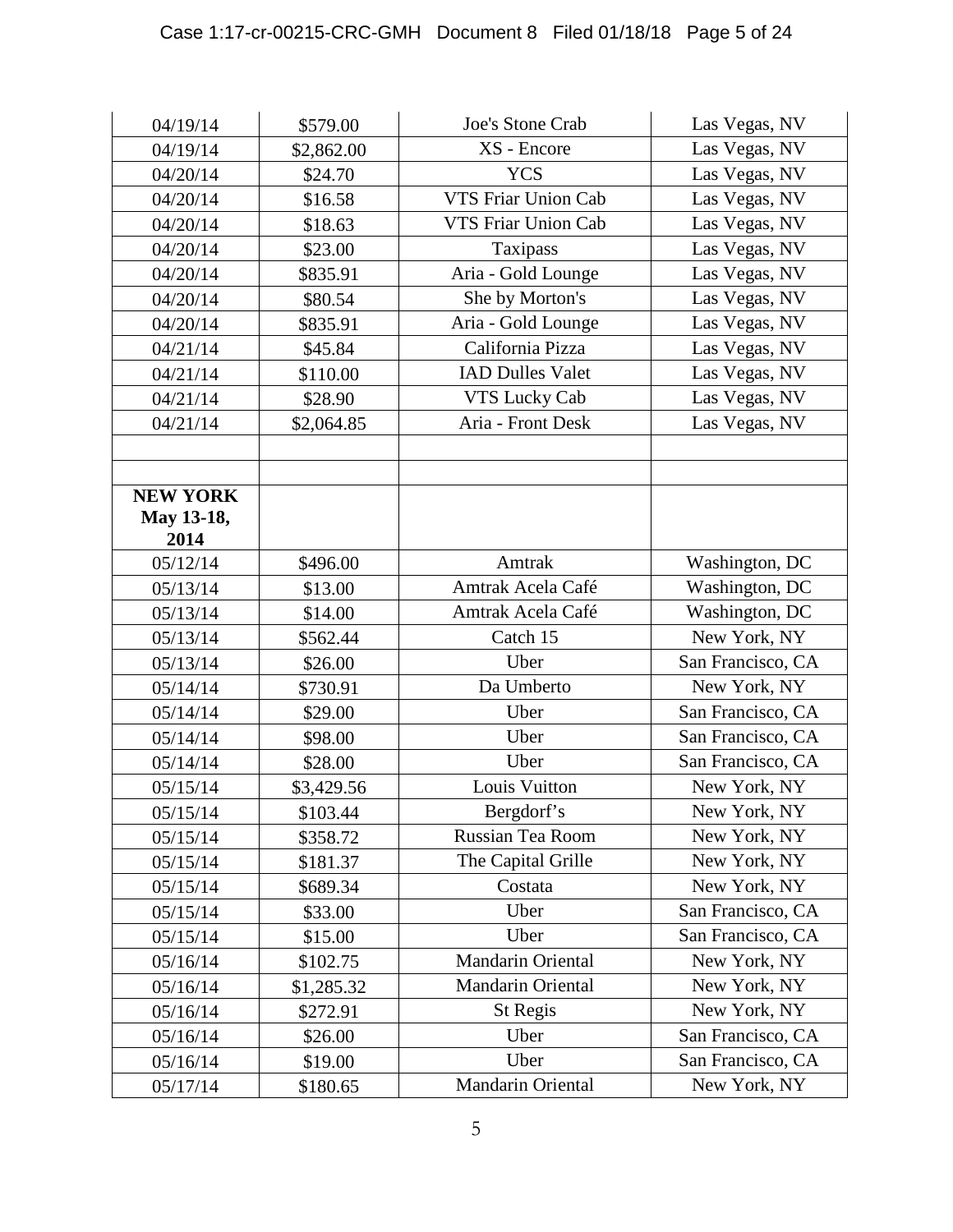| 05/17/14                  | \$19.00    | Uber                       | San Francisco, CA    |
|---------------------------|------------|----------------------------|----------------------|
| 05/17/14                  | \$19.00    | Uber                       | San Francisco, CA    |
| 05/18/14                  | \$4,185.78 | St Regis                   | New York, NY         |
|                           |            |                            |                      |
|                           |            |                            |                      |
| <b>ORLANDO, FL</b>        |            |                            |                      |
| February 20-24,           |            |                            |                      |
| 2016                      |            |                            |                      |
| 02/20/16                  | \$204.19   | <b>JW</b> Marriott         | Orlando, FL          |
| 02/20/16                  | \$170.67   | The Boathouse Orlando      | Orlando, FL          |
| 02/23/16                  | \$56.61    | AS1 on the border          | Orlando, FL          |
| 02/23/16                  | \$143.30   | <b>JW</b> Marriott         | Orlando, FL          |
| 02/23/16                  | \$125.00   | Jet Blue Airways           | Orlando, FL          |
| 02/23/16                  | \$281.72   | <b>National Car Rental</b> | Washington, DC       |
| 02/23/16                  | \$125.00   | DCA Reagan                 | Washington, DC       |
| 02/24/16                  | \$71.32    | <b>JW</b> Marriott         | Orlando, FL          |
|                           |            |                            |                      |
|                           |            |                            |                      |
| <b>ORLANDO, FL</b>        |            |                            |                      |
| <b>March 17-19,</b>       |            |                            |                      |
| 2016                      |            | Uber                       |                      |
| 03/17/16                  | \$60.58    |                            | San Francisco, CA    |
| 03/17/16                  | \$123.03   | <b>FDB</b> Boatwrights     | Lake Buena Vista, FL |
| 03/19/16                  | \$1,270.88 | Saratoga Springs Fro       | Lake Buena Vista, FL |
| 03/19/16                  | \$256.75   | The Turf Club              | Lake Buena Vista, FL |
|                           |            |                            |                      |
|                           |            |                            |                      |
| <b>BOAT</b>               |            |                            |                      |
| 10/31/15                  | \$15.82    | Prince William Marina      | Woodbridge, VA       |
| 02/29/16                  | \$5,167.31 | Prince William Marina      | Woodbridge, VA       |
| 08/29/16                  | \$4,641.00 | Prince William Marina      | Woodbridge, VA       |
|                           |            |                            |                      |
|                           |            |                            |                      |
| Washington,<br>D.C. Metro |            |                            |                      |
| Area                      |            |                            |                      |
| 01/05/14                  | \$247.20   | One Lounge                 | Washington, DC       |
| 01/07/14                  | \$217.56   | <b>Beacon Hotel</b>        | Washington, DC       |
| 03/20/14                  | \$48.60    | Bobby Van's Steakhouse     | Washington, DC       |
| 03/20/14                  | \$150.10   | <b>St Regis Hotel</b>      | Washington, DC       |
| 03/20/14                  | \$321.10   | St Regis Hotel             | Washington, DC       |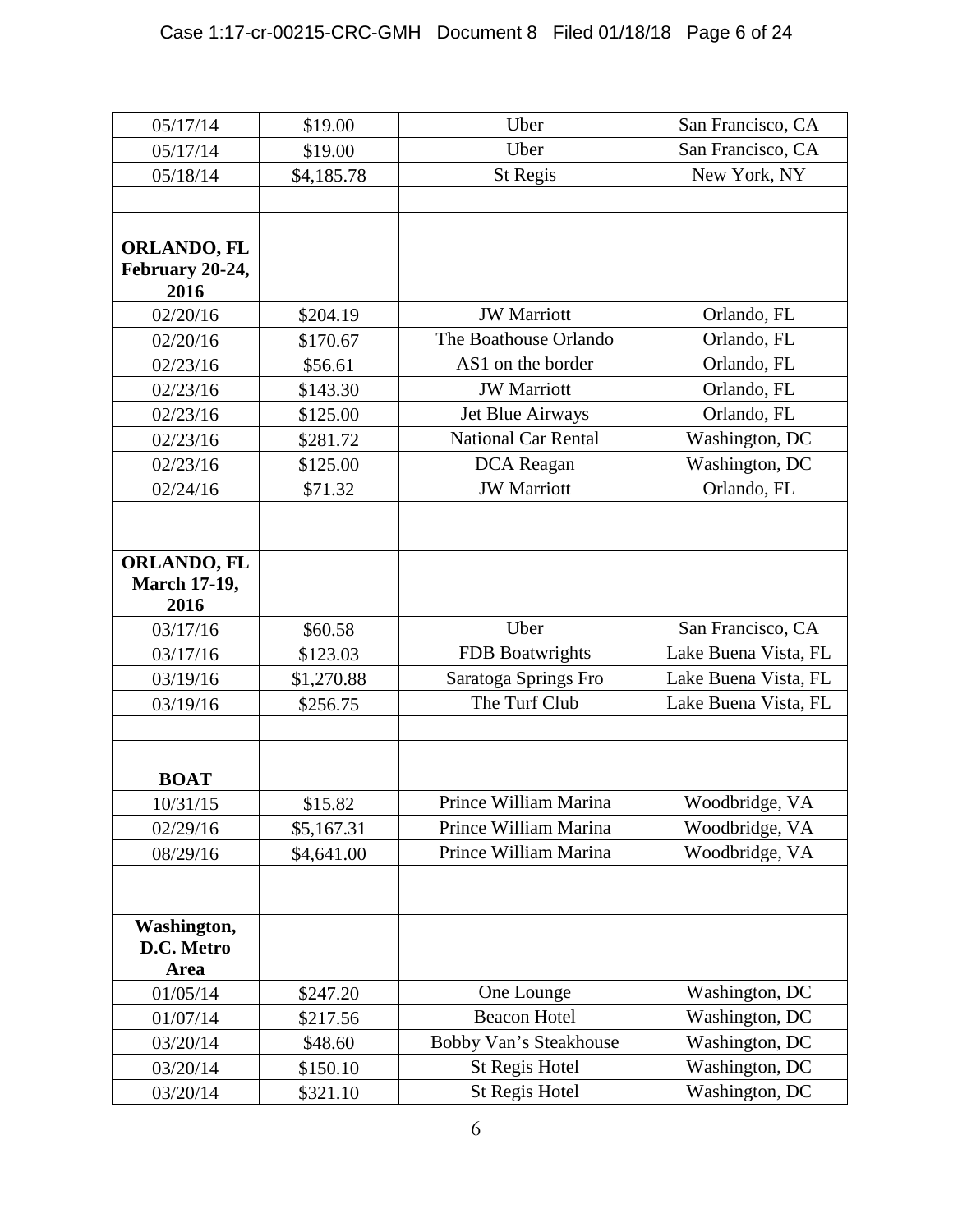| 03/23/14 | \$943.00   | W Hotel--POV Lounge            | Washington, DC |
|----------|------------|--------------------------------|----------------|
| 03/23/14 | \$458.13   | <b>Loews Madison Hotel</b>     | Washington, DC |
| 03/24/14 | \$650.96   | <b>Loews Madison Hotel</b>     | Washington, DC |
| 03/31/14 | \$176.68   | McCormick and Schmick          | Washington, DC |
| 04/06/14 | \$311.10   | Quill-Jefferson Hotel          | Washington, DC |
| 04/06/14 | \$231.20   | Hay Adams Hotel                | Washington, DC |
| 04/08/14 | \$2,517.30 | The Jefferson Hotel            | Washington, DC |
| 04/08/14 | \$246.10   | <b>Hyatt Park Hotel</b>        | Washington, DC |
| 04/11/14 | \$355.06   | Oceannaire                     | Washington, DC |
| 04/11/14 | \$82.15    | <b>Poste Restaurant</b>        | Washington, DC |
| 04/12/14 | \$1,023.00 | W Hotel                        | Washington, DC |
| 04/12/14 | \$555.00   | <b>Loews Madison Hotel</b>     | Washington, DC |
| 04/12/14 | \$456.10   | <b>Loews Madison Hotel</b>     | Washington, DC |
| 04/13/14 | \$335.10   | Hay Adams Hotel                | Washington, DC |
| 04/16/14 | \$369.50   | <b>Fiore Mare</b>              | Washington, DC |
| 04/26/14 | \$45.00    | Catch 15                       | Washington, DC |
| 04/27/14 | \$404.65   | Catch 15                       | Washington, DC |
| 04/26/14 | \$403.81   | <b>Loews Madison Hotel</b>     | Washington, DC |
| 04/27/14 | \$427.67   | <b>Loews Madison Hotel</b>     | Washington, DC |
| 05/02/15 | \$103.70   | <b>Fairmont Hotel</b>          | Washington, DC |
| 05/03/14 | \$376.71   | <b>Loews Madison Hotel</b>     | Washington, DC |
| 05/04/14 | \$51.92    | <b>Loews Madison Hotel</b>     | Washington, DC |
| 05/10/14 | \$809.05   | The Jefferson Hotel            | Washington, DC |
| 06/03/14 | \$69.50    | <b>Charlie Palmer Steak</b>    | Washington, DC |
| 06/03/14 | \$988.75   | <b>Charlie Palmer Steak</b>    | Washington, DC |
| 06/17/14 | \$276.14   | <b>Bistro Cacao</b>            | Washington, DC |
| 06/18/14 | \$433.60   | Fiola                          | Washington, DC |
| 06/18/14 | \$223.10   | Fiola                          | Washington, DC |
| 06/19/14 | \$137.08   | Cava Mezze Capitol             | Washington, DC |
| 06/20/14 | \$65.57    | Tunnicliffs                    | Washington, DC |
| 07/04/14 | \$224.50   | Trattoria Alberto              | Washington, DC |
| 07/05/14 | \$378.98   | Bond 45                        | Oxon Hill      |
| 07/05/14 | \$70.14    | Bond 45                        | Oxon Hill      |
| 07/05/14 | \$48.25    | Bond 45                        | Oxon Hill      |
| 07/05/14 | \$132.08   | <b>Tims</b>                    | Dumfries, VA   |
| 07/06/14 | \$200.50   | <b>Redstone American Grill</b> | Oxon Hill, MD  |
| 07/06/14 | \$42.63    | Tunnicliffs                    | Washington, DC |
| 07/06/14 | \$137.08   | <b>Tims</b>                    | Dumfries, VA   |
| 07/08/14 | \$470.90   | A2LPI                          | Washington, DC |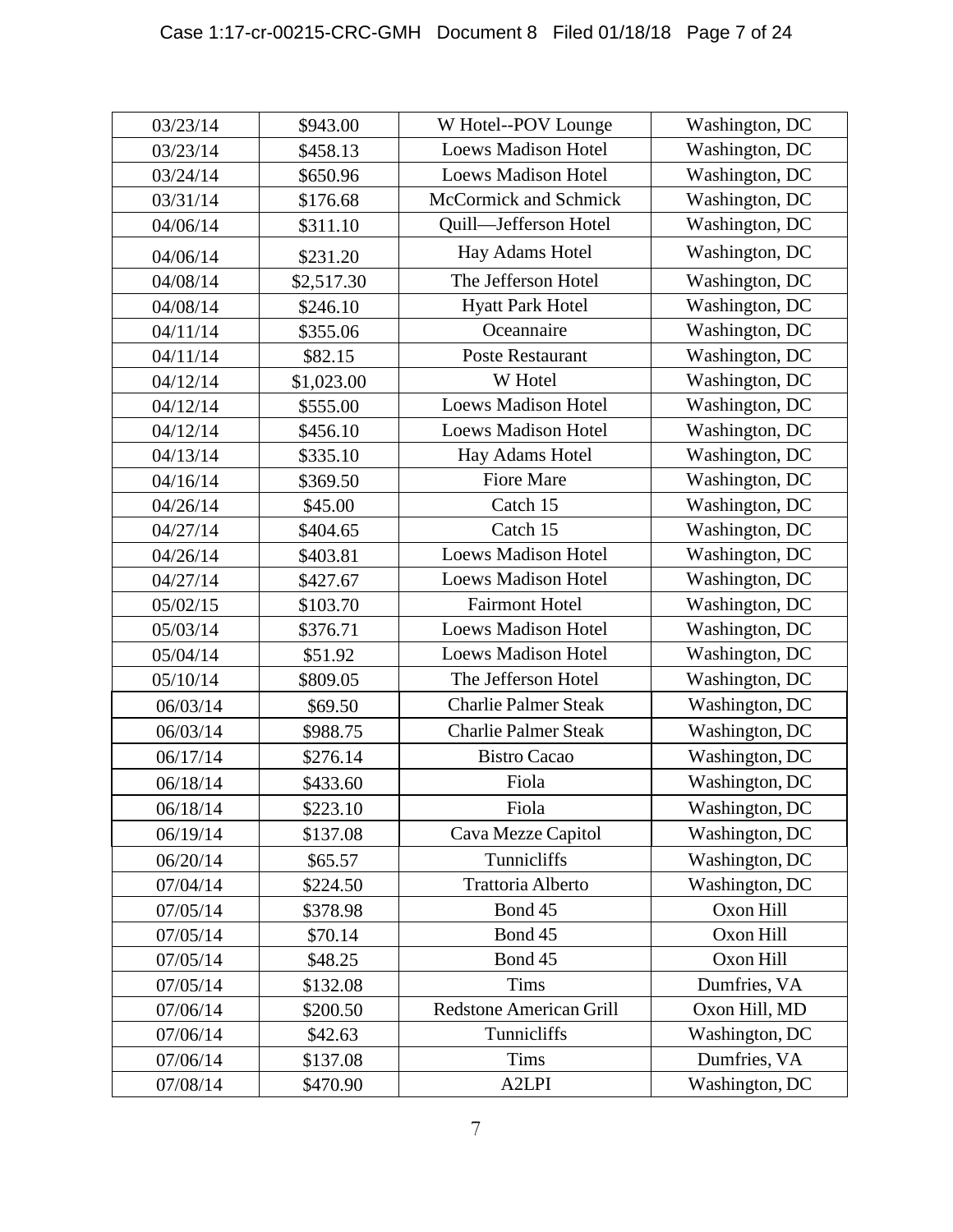| 07/08/14 | \$63.00    | A <sub>2</sub> LPI             | Washington, DC |
|----------|------------|--------------------------------|----------------|
| 07/08/14 | \$119.10   | A <sub>2</sub> LPI             | Washington, DC |
| 07/19/14 | \$148.40   | Tune Inn                       | Washington, DC |
| 07/29/14 | \$279.10   | Trattoria Alberto              | Washington, DC |
| 09/09/14 | \$525.10   | The Capital Grille             | Washington, DC |
| 10/03/14 | \$222.25   | Acadiana                       | Washington, DC |
| 10/03/14 | \$100.60   | Acadiana                       | Washington, DC |
| 10/09/14 | \$128.10   | Catch 15                       | Washington, DC |
| 10/20/14 | \$56.30    | The Capital Grille             | Washington, DC |
| 10/23/14 | \$300.81   | Morton's                       | Washington, DC |
| 10/23/14 | \$98.03    | Morton's                       | Washington, DC |
| 10/23/14 | \$50.80    | <b>BLT</b> Steak               | Washington, DC |
| 11/26/14 | \$105.85   | Rosa Mexicano                  | Washington, DC |
| 01/06/15 | \$587.00   | Matchbox Capitol Hill          | Washington, DC |
| 02/05/15 | \$29.00    | Intercontinental               | Washington, DC |
| 02/05/15 | \$332.00   | Intercontinental               | Washington, DC |
| 02/05/15 | \$84.99    | Intercontinental               | Washington, DC |
| 03/06/15 | \$635.40   | The Capital Grill              | Washington, DC |
| 03/13/15 | \$67.00    | Matchbox Capitol Hill          | Washington, DC |
| 04/23/15 | \$621.74   | <b>Bistro Cacao Restaurant</b> | Washington, DC |
| 05/01/15 | \$101.10   | Catch 15                       | Washington, DC |
| 06/03/15 | \$709.30   | <b>Bistro Cacao Restaurant</b> | Washington, DC |
| 07/15/15 | \$48.80    | Del Frisco's                   | Washington, DC |
| 07/15/15 | \$424.70   | Fig and Olive                  | Washington, DC |
| 07/30/15 | \$505.10   | <b>BLT</b> Steak               | Washington, DC |
| 08/31/15 | \$450.61   | Kellari                        | Washington, DC |
| 09/14/15 | \$460.40   | Morton's                       | Washington, DC |
| 09/17/15 | \$65.20    | Bobby Van's Steakhouse         | Washington, DC |
| 09/17/15 | \$1,817.60 | Bobby Van's Steakhouse         | Washington, DC |
| 09/17/15 | \$697.99   | Del Frisco's                   | Washington, DC |
| 09/17/15 | \$25.60    | Del Frisco's                   | Washington, DC |
| 09/22/15 | \$305.10   | St Regis DC Dine               | Washington, DC |
| 10/23/15 | \$282.62   | <b>Joe's Stone Crab</b>        | Washington, DC |
| 10/30/15 | \$623.89   | The Jefferson Hotel            | Washington, DC |
| 11/13/15 | \$1,362.50 | Barcelona                      | Washington, DC |
| 11/13/15 | \$11.28    | Curb                           | Washington, DC |
| 12/17/15 | \$71.70    | Claudia's Steakhouse           | Washington, DC |
| 01/04/16 | \$339.48   | <b>Bistro Cacao</b>            | Washington, DC |
| 02/04/16 | \$102.80   | Acqua A1 2/Harold              | Washington, DC |
| 02/04/16 | \$356.85   | Acqua A1 2/Harold              | Washington, DC |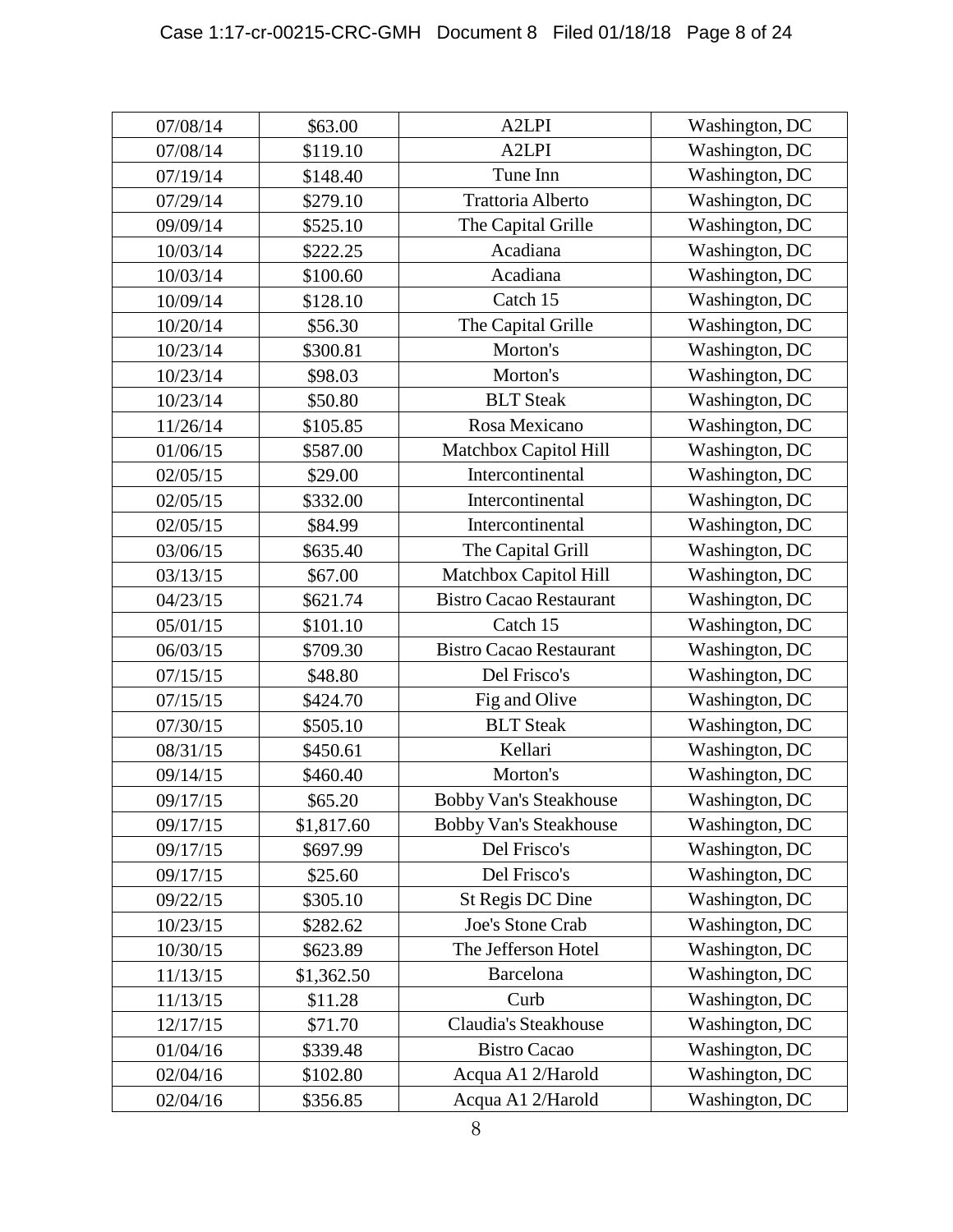| 02/12/16     | \$751.16    | The Jefferson Hotel   | Washington, DC  |
|--------------|-------------|-----------------------|-----------------|
| 02/25/16     | \$231.90    | Matchbox Capitol Hill | Washington, DC  |
| 03/06/16     | \$43.95     | <b>Quantum Reef</b>   | Springfield, VA |
| 04/07/16     | \$288.10    | Quill at the Jeffers  | Washington, DC  |
| 04/11/16     | \$67.50     | <b>Bobby Vans</b>     | Washington, DC  |
| 05/25/16     | \$106.90    | W Hotel               | Washington, DC  |
| 05/25/16     | \$46.40     | W Hotel               | Washington, DC  |
| 05/25/16     | \$59.10     | W Hotel               | Washington, DC  |
| 05/25/16     | \$770.00    | W Hotel               | Washington, DC  |
| 06/10/16     | \$416.99    | <b>Bistro Cacao</b>   | Washington, DC  |
| 06/28/16     | \$460.00    | Del Friscos           | Washington, DC  |
| 7/22/16      | \$686.64    | W Hotel               | Washington, DC  |
| <b>TOTAL</b> | \$72,358.58 |                       |                 |

All in violation of Title 29, United States Code, Section 501(c).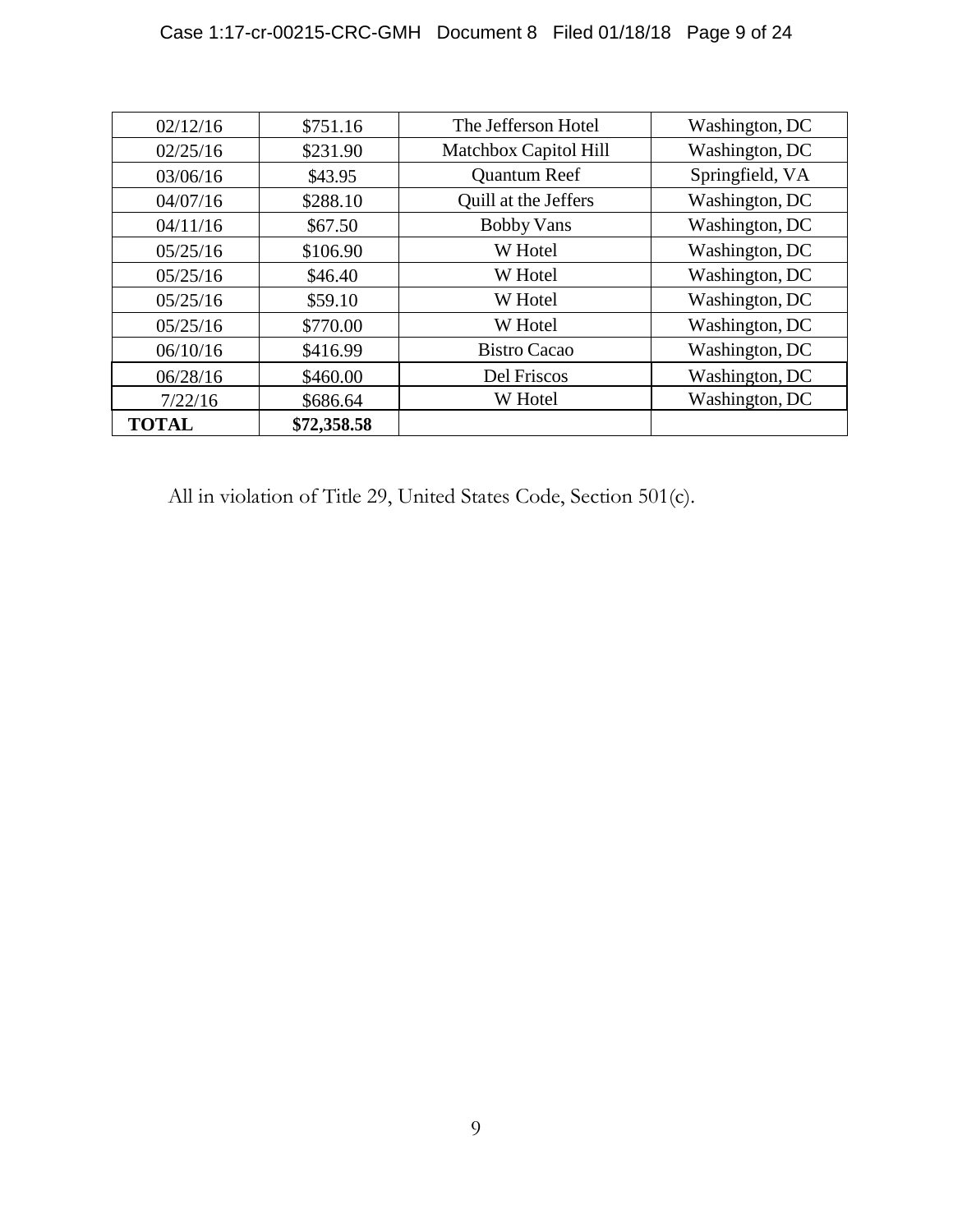## **COUNT TWO**

# $(29 \text{ U.S.C. } \S 501(c))$

## (Embezzlement from a Labor Organization)

1. The allegations contained in paragraphs 1 through 6 of the General Allegations of this Indictment are realleged in this Count and are incorporated by reference as if fully set forth herein.

2. From on or about December 2013 to on or about October 2016, in the District of Columbia and elsewhere, Defendant RODERICK BENNETT, while employed directly and indirectly by LIUNA, and others known and unknown to the grand jury, did embezzle, steal and unlawfully and willfully abstract and convert to his own use and to use of others the moneys, property and other assets of said labor organization, LIUNA, to wit: \$35,823.22 in unauthorized purchases of household goods and services as set forth below:

| 04/18/16 | \$105.07   | Amazon | <b>Internet Purchase</b> |
|----------|------------|--------|--------------------------|
| 04/19/16 | \$105.07   | Amazon | <b>Internet Purchase</b> |
| 05/19/16 | \$316.94   | Amazon | <b>Internet Purchase</b> |
| 06/28/16 | \$283.86   | Amazon | <b>Internet Purchase</b> |
| 06/29/16 | \$131.51   | Amazon | <b>Internet Purchase</b> |
| 07/20/16 | \$34.35    | Amazon | Internet Purchase        |
| 07/25/16 | \$159.90   | Amazon | <b>Internet Purchase</b> |
| 08/02/16 | \$31.98    | Amazon | <b>Internet Purchase</b> |
| 08/03/16 | \$52.81    | Amazon | <b>Internet Purchase</b> |
| 08/04/16 | \$39.28    | Amazon | <b>Internet Purchase</b> |
| 08/04/16 | \$14.82    | Amazon | <b>Internet Purchase</b> |
| 08/09/16 | \$549.99   | Amazon | <b>Internet Purchase</b> |
| 08/10/16 | \$27.48    | Amazon | <b>Internet Purchase</b> |
| 08/11/16 | \$1,051.77 | Amazon | <b>Internet Purchase</b> |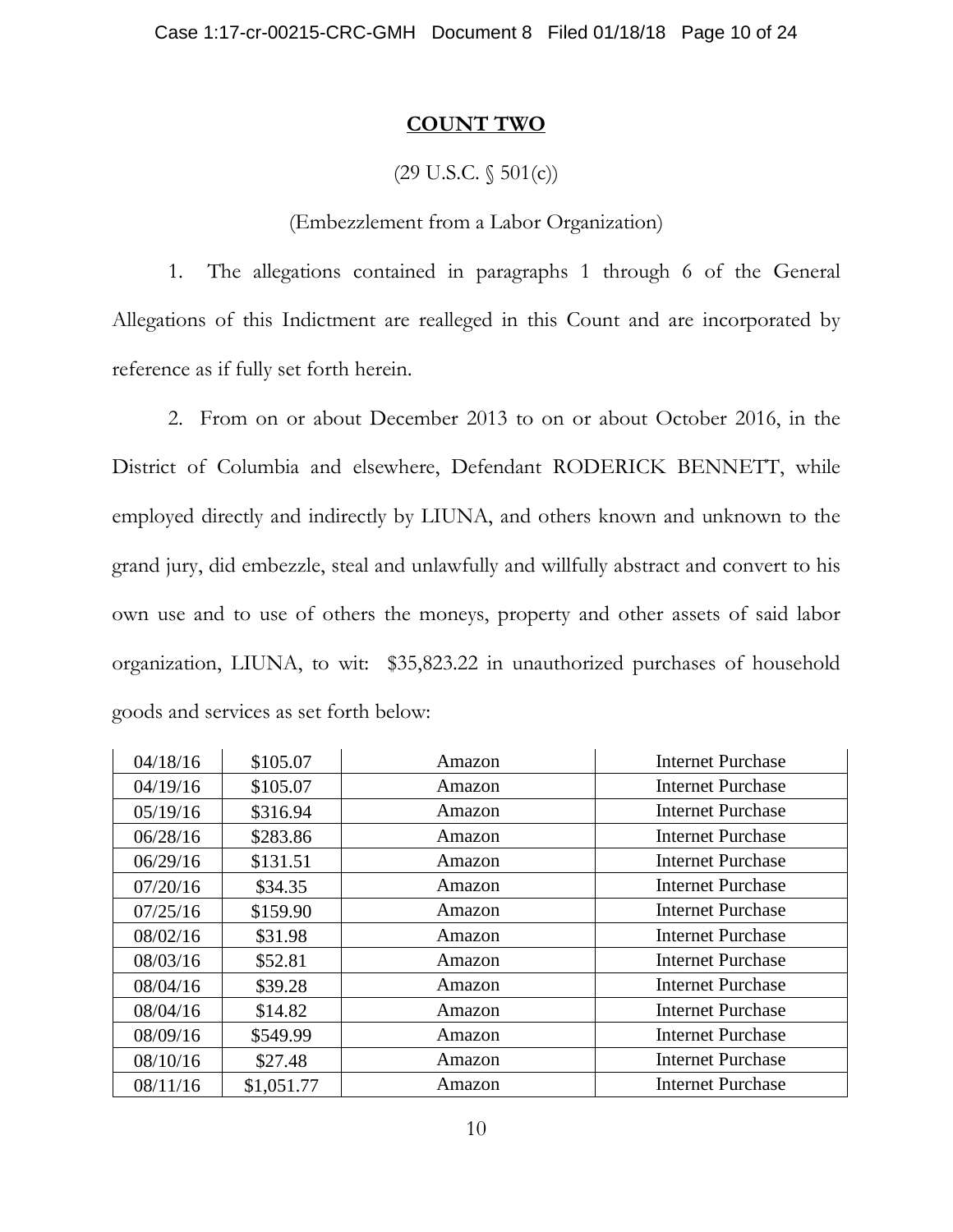| 08/12/16 | \$317.99   | Amazon                      | <b>Internet Purchase</b> |
|----------|------------|-----------------------------|--------------------------|
| 08/30/16 | \$89.26    | Amazon                      | <b>Internet Purchase</b> |
| 09/02/16 | \$99.00    | Amazon                      | <b>Internet Purchase</b> |
| 09/06/16 | \$23.18    | Amazon                      | <b>Internet Purchase</b> |
| 09/07/16 | \$29.67    | Amazon                      | <b>Internet Purchase</b> |
| 10/11/16 | \$9.53     | Amazon                      | <b>Internet Purchase</b> |
| 10/13/16 | \$25.94    | Amazon                      | <b>Internet Purchase</b> |
| 10/14/16 | \$249.72   | Amazon                      | <b>Internet Purchase</b> |
| 05/26/16 | \$731.95   | <b>Armstrong Manage</b>     | Washington, DC           |
| 07/02/15 | \$264.99   | Best Buy                    | Springfield, VA          |
| 10/01/15 | \$158.99   | Best Buy                    | Richfield, MN            |
| 02/10/16 | \$529.99   | Best Buy                    | Richfield, MN            |
| 03/16/16 | \$694.25   | Best Buy                    | Springfield, VA          |
| 03/17/16 | \$140.50   | <b>Dicks Sporting Goods</b> | Springfield, VA          |
| 03/29/16 | \$671.68   | Ever After, LLC             | Sterling, VA             |
| 03/29/16 | \$2,686.72 | Ever After, LLC             | Sterling, VA             |
| 03/31/16 | \$765.80   | Extra Space Storage         | Alexandria, VA           |
| 04/29/16 | \$349.50   | Extra Space Storage         | Alexandria, VA           |
| 05/21/16 | \$185.65   | Extra Space Storage         | Alexandria, VA           |
| 05/29/16 | \$349.50   | Extra Space Storage         | Alexandria, VA           |
| 06/21/16 | \$152.00   | Extra Space Storage         | Alexandria, VA           |
| 06/29/16 | \$349.50   | Extra Space Storage         | Alexandria, VA           |
| 07/21/16 | \$152.00   | Extra Space Storage         | Alexandria, VA           |
| 07/29/16 | \$349.50   | Extra Space Storage         | Alexandria, VA           |
| 08/21/16 | \$152.00   | Extra Space Storage         | Alexandria, VA           |
| 08/31/16 | \$349.50   | <b>Extra Space Storage</b>  | Alexandria, VA           |
| 09/21/16 | \$152.00   | Extra Space Storage         | Alexandria, VA           |
| 09/29/16 | \$349.50   | <b>Extra Space Storage</b>  | Alexandria, VA           |
| 08/06/16 | \$819.00   | <b>Frolic Dogs</b>          | Alexandria, VA           |
| 5/27/16  | \$1,493.57 | Frager's Hardware           | Washington, DC           |
| 5/28/16  | \$116.26   | Frager's Hardware           | Washington, DC           |
| 10/05/16 | \$2,481.98 | Havertys                    | Atlanta, GA              |
| 05/21/16 | \$137.50   | Hayfield Animal Hospital    | Alexandria, VA           |
| 06/23/16 | \$282.00   | Hayfield Animal Hospital    | Alexandria, VA           |
| 06/03/15 | \$147.00   | Kingstowne Lawn & LA        | Alexandria, VA           |
| 02/01/16 | \$700.29   | Kingstowne Lawn             | Lorton, VA               |
| 07/28/16 | \$3,061.40 | <b>NBSFACTS</b> Payment     | <b>Internet Purchase</b> |
| 07/28/16 | \$84.19    | <b>NBSFACTS</b> Payment     | <b>Internet Purchase</b> |
| 07/02/16 | \$885.91   | Offenbacher's               | Springfield, VA          |
| 07/05/16 | \$32.43    | Offenbacher's               | Springfield, VA          |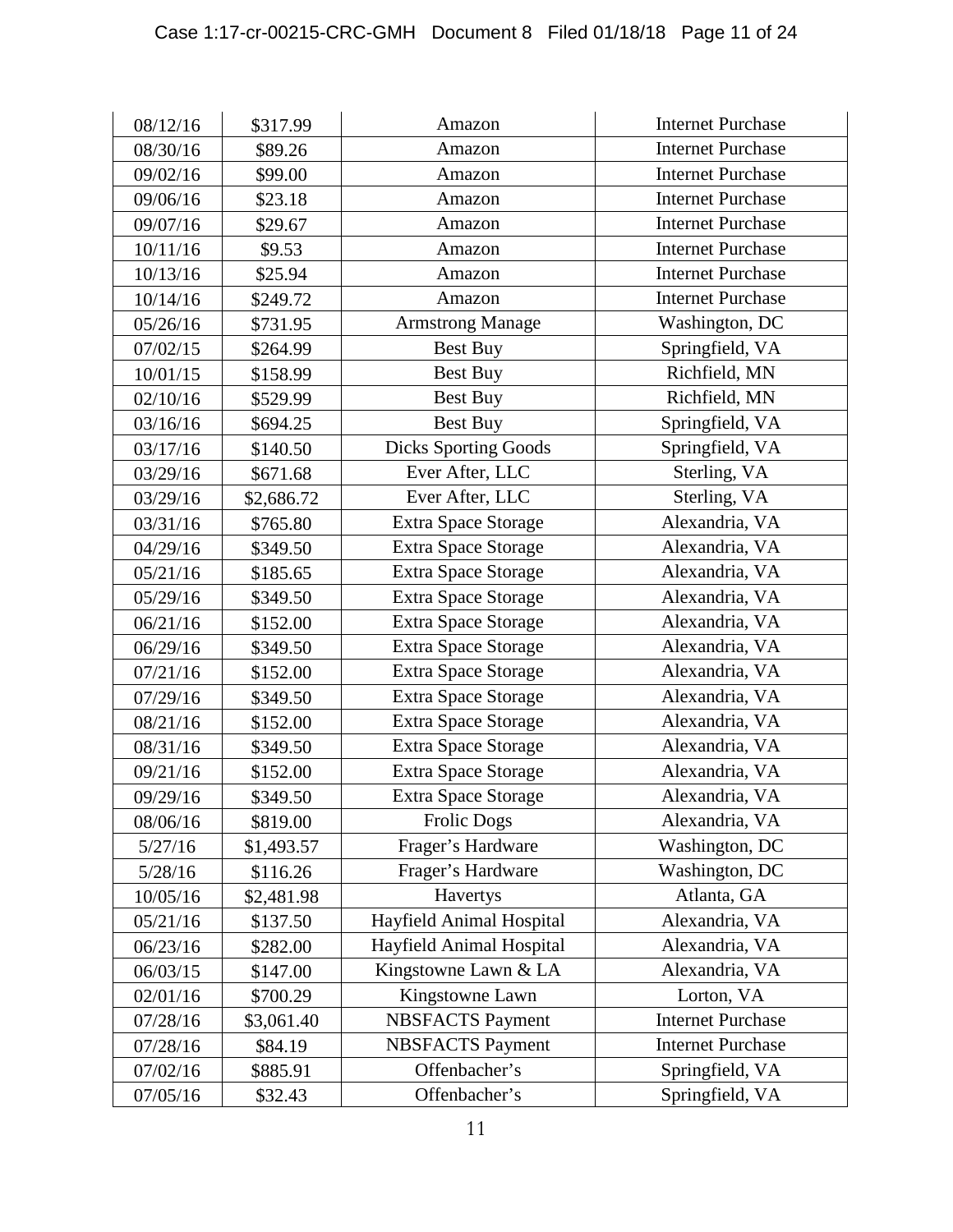| 07/05/16     | \$353.39    | Offenbacher's               | Springfield, VA    |
|--------------|-------------|-----------------------------|--------------------|
| 07/05/16     | \$791.18    | Offenbacher's               | Springfield, VA    |
| 07/24/16     | \$47.54     | Offenbacher's               | Springfield, VA    |
| 07/24/16     | \$109.51    | Offenbacher's               | Springfield, VA    |
| 09/04/15     | \$175.00    | Olde Towne School for Dogs  | Alexandria, VA     |
| 10/31/15     | \$38.24     | Olde Towne School of Alex   | Alexandria, VA     |
| 05/20/16     | \$228.00    | Olde Towne School for Dogs  | Alexandria, VA     |
| 05/20/16     | \$76.49     | Olde Towne School for Dogs  | Alexandria, VA     |
| 06/24/16     | \$262.31    | Olde Towne School for Dogs  | Alexandria, VA     |
| 06/24/16     | \$48.33     | Olde Towne School for Dogs  | Alexandria, VA     |
| 07/29/16     | \$317.14    | Olde Towne School for Dogs  | Alexandria, VA     |
| 04/29/16     | \$210.68    | <b>Oldetowne Pet Resort</b> | Springfield, VA    |
| 08/16/16     | \$1,955.10  | <b>SMART T*Smarttuition</b> | Woodbridge, NJ     |
| 06/24/16     | \$142.04    | <b>Sunset Pet Services</b>  | Alexandria, VA     |
| 06/28/16     | \$581.63    | The Great Republic Wash     | Washington, DC     |
| 07/26/16     | \$5,360.47  | The Great Republic Wash     | Washington, DC     |
| 09/03/16     | \$1,600.00  | Town & Country Veterinarian | Christiansburg, VA |
| <b>TOTAL</b> | \$35,823.22 |                             |                    |

All in violation of Title 29, United States Code, Section 501(c).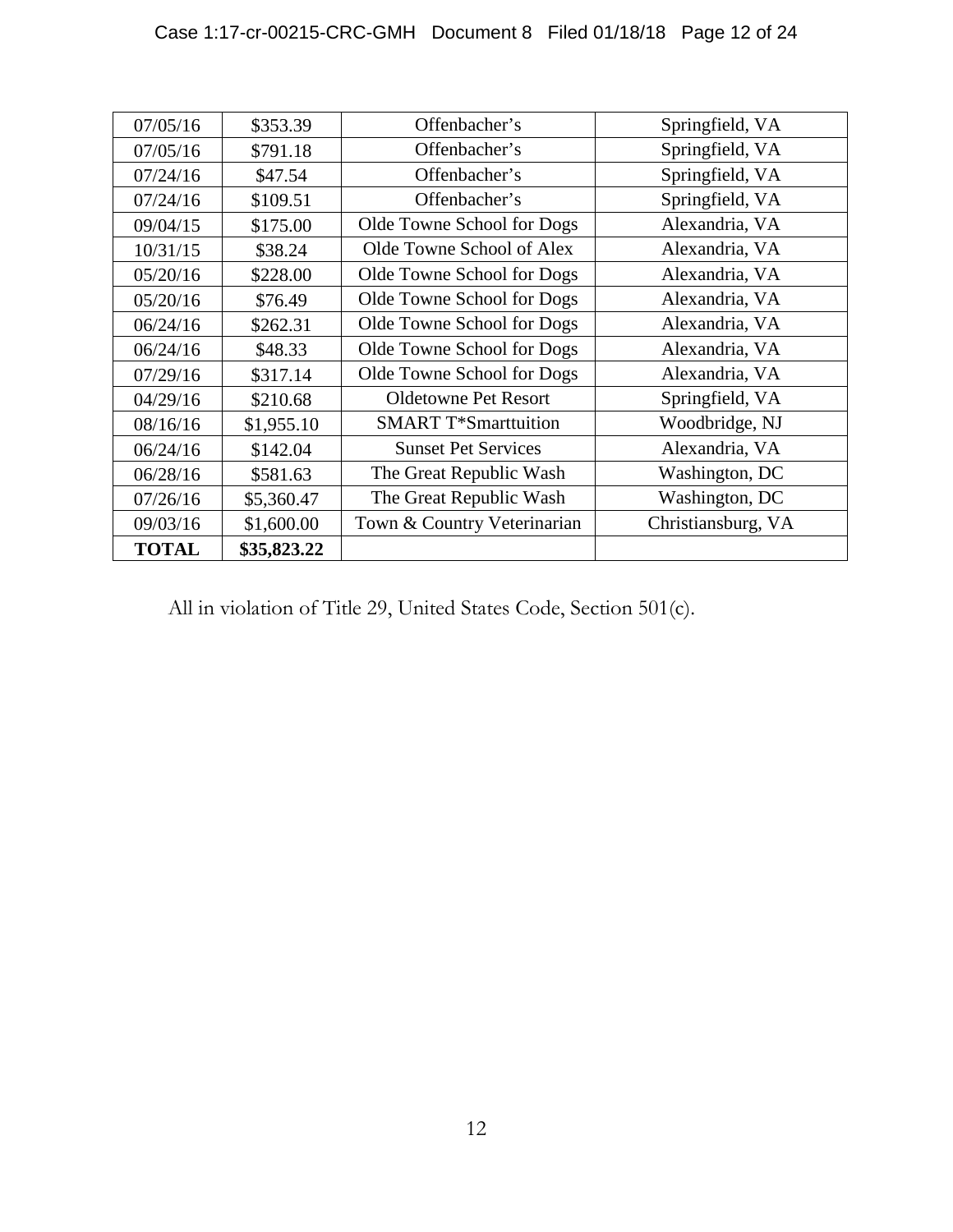## **COUNT THREE**

# $(29 \text{ U.S.C. } \S 501(c))$

# (Embezzlement from a Labor Organization)

1. The allegations contained in paragraphs 1 through 8 of the General Allegations of this Indictment are realleged in this Count and are incorporated by reference as if fully set forth herein.

2. From on or about December 2013 to on or about October 2016, in the District of Columbia and elsewhere, Defendant RODERICK BENNETT, while employed directly and indirectly by LIUNA, and others known and unknown to the grand jury, did embezzle, steal and unlawfully and willfully abstract and convert to his own use and to use of others the moneys, property and other assets of said labor organization, LIUNA, to wit: \$60,224.44 in unauthorized purchases of clothing, jewelry, and personal items as set forth below:

| 01/11/16 | \$2,650.00 | Afram Jewelers        | Washington, DC |
|----------|------------|-----------------------|----------------|
| 08/08/16 | \$530.00   | <b>Afram Jewelers</b> | Washington, DC |
| 04/04/16 | \$539.33   | Allen Edmonds         | Washington, DC |
| 04/12/16 | \$220.49   | Allen Edmonds         | Washington, DC |
| 05/03/16 | \$495.42   | Allen Edmonds         | Washington, DC |
| 10/11/16 | \$264.88   | Allen Edmonds         | Washington, DC |
| 03/17/16 | \$155.65   | <b>Crest Cleaners</b> | Alexandria, VA |
| 04/12/16 | \$96.85    | <b>Crest Cleaners</b> | Alexandria, VA |
| 04/22/16 | \$77.50    | <b>Crest Cleaners</b> | Alexandria, VA |
| 04/26/16 | \$106.60   | <b>Crest Cleaners</b> | Alexandria, VA |
| 06/08/16 | \$208.00   | <b>Crest Cleaners</b> | Alexandria, VA |
| 06/25/16 | \$150.05   | <b>Crest Cleaners</b> | Alexandria, VA |
| 07/15/16 | \$221.15   | <b>Crest Cleaners</b> | Alexandria, VA |
| 07/26/16 | \$130.25   | <b>Crest Cleaners</b> | Alexandria, VA |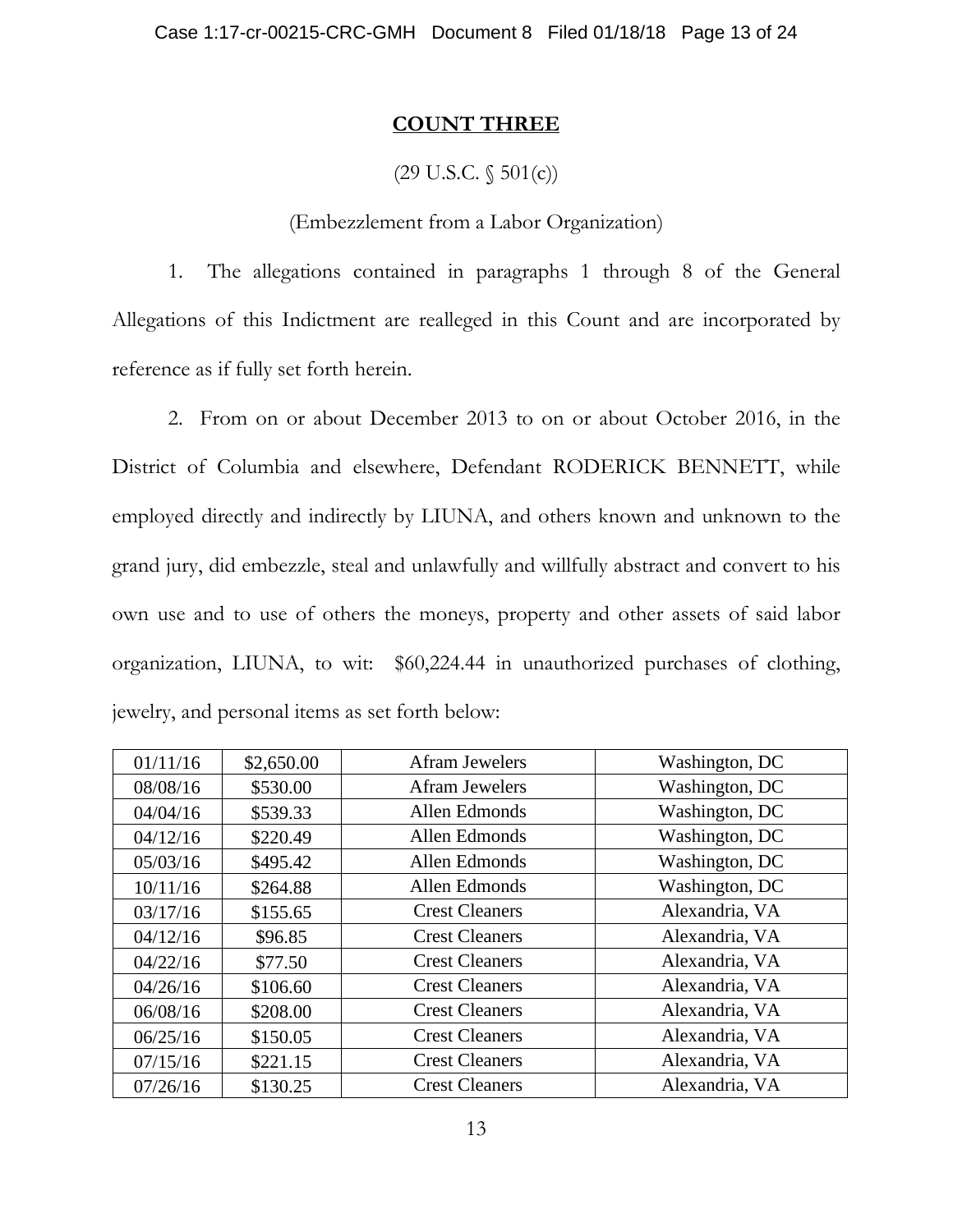| 08/02/16     | \$55.65     | <b>Crest Cleaners</b>       | Alexandria, VA |
|--------------|-------------|-----------------------------|----------------|
| 08/16/16     | \$87.45     | <b>Crest Cleaners</b>       | Alexandria, VA |
| 09/06/16     | \$154.30    | <b>Crest Cleaners</b>       | Alexandria, VA |
| 09/16/16     | \$157.85    | <b>Crest Cleaners</b>       | Alexandria, VA |
| 10/04/16     | \$143.00    | <b>Crest Cleaners</b>       | Alexandria, VA |
| 10/10/16     | \$207.75    | <b>Crest Cleaners</b>       | Alexandria, VA |
| 06/13/16     | \$358.31    | Neiman-Marcus               | Chicago, IL    |
| 06/09/16     | \$731.40    | Nordstrom                   | McLean, VA     |
| 09/06/16     | \$6,158.07  | Nordstrom                   | Arlington, VA  |
| 09/11/16     | \$545.90    | Nordstrom                   | Arlington, VA  |
| 03/15/14     | \$348.74    | Old Town Shoe and Luggage   | Alexandria, VA |
| 05/13/14     | \$66.50     | Old Town Shoe and Luggage   | Alexandria, VA |
| 04/23/16     | \$256.52    | Old Town Shoe and Luggage   | Alexandria, VA |
| 05/04/16     | \$269.00    | Old Town Shoe and Luggage   | Alexandria, VA |
| 06/10/16     | \$682.49    | Old Town Shoe and Luggage   | Alexandria, VA |
| 09/10/16     | \$123.80    | Old Town Shoe and Luggage   | Alexandria, VA |
| 09/15/16     | \$1,059.87  | <b>ORO</b> Gold Forum Shops | Las Vegas, NV  |
| 09/15/16     | \$5,623.80  | <b>ORO</b> Gold Forum Shops | Las Vegas, NV  |
| 09/15/16     | \$4,866.75  | <b>ORO</b> Gold Forum Shops | Las Vegas, NV  |
| 06/10/16     | \$302.10    | Pentagon City Mall          | Arlington, VA  |
| 06/10/16     | \$1,255.22  | Pentagon City Mall          | Arlington, VA  |
| 06/28/16     | \$1,083.95  | Shinola                     | Washington, DC |
| 12/21/15     | \$479.00    | Sissy's Log Cabin           | Jonesboro, AR  |
| 12/21/15     | \$2,000.00  | Sissy's Log Cabin           | Jonesboro, AR  |
| 04/05/16     | \$3,950.00  | Sissy's Log Cabin           | Pine Bluff, AR |
| 05/10/16     | \$2,000.00  | Sissy's Log Cabin           | Jonesboro, AR  |
| 05/16/16     | \$1,985.37  | Sissy's Log Cabin           | Pine Bluff, AR |
| 05/20/16     | \$1,800.00  | Sissy's Log Cabin           | Jonesboro, AR  |
| 05/23/16     | \$2,180.00  | Sissy's Log Cabin           | Jonesboro, AR  |
| 07/07/16     | \$2,400.00  | Sissy's Log Cabin           | Jonesboro, AR  |
| 08/26/16     | \$1,920.48  | Sissy's Log Cabin           | Jonesboro, AR  |
| 08/26/16     | \$3,000.00  | Sissy's Log Cabin           | Jonesboro, AR  |
| 08/30/16     | \$3,125.00  | Sissy's Log Cabin           | Jonesboro, AR  |
| 10/14/16     | \$2,500.00  | Sissy's Log Cabin           | Jonesboro, AR  |
| 10/14/16     | \$2,500.00  | Sissy's Log Cabin           | Jonesboro, AR  |
| <b>TOTAL</b> | \$60,224.44 |                             |                |

All in violation of Title 29, United States Code, Section 501(c).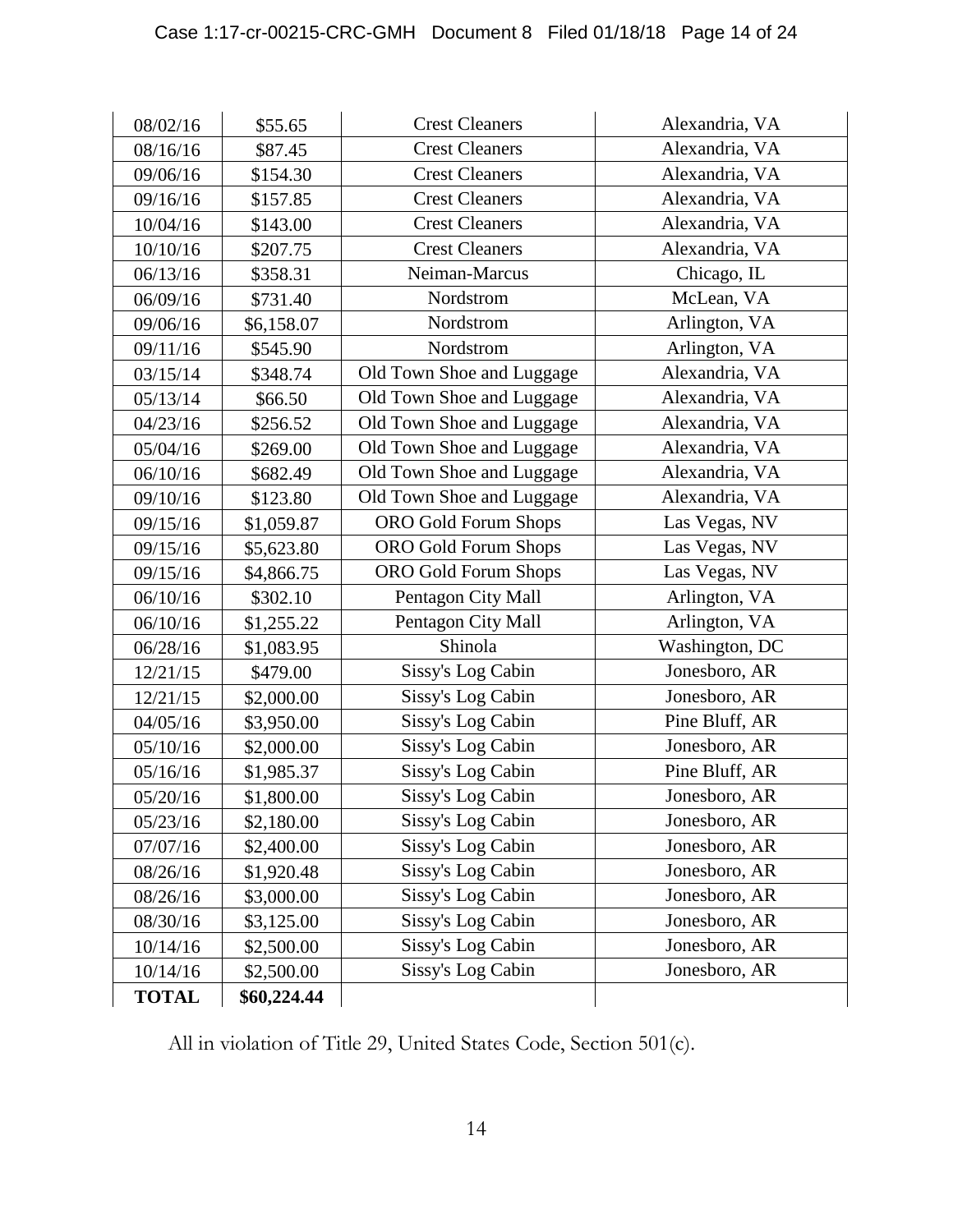#### **COUNT FOUR**

### (18 U.S.C. § 1349)

## (Health Care Fraud Conspiracy)

1. The allegations contained in paragraphs 1 through 8 of the General Allegations of this Indictment are realleged in this Count and are incorporated by reference as if fully set forth herein.

2. Beginning at least as early as June 2014, and continuing at least through October 2016, both dates being approximate, the exact dates being unknown to the Grand Jury, in the District of Columbia and elsewhere, Defendants RODERICK BENNETT and AIMEE OCCHETTI, and other persons both known and unknown to the Grand Jury, did knowingly and willfully conspire to commit health care fraud, in violation of 18 U.S.C. 1347, namely: to execute or attempt to execute a scheme and artifice to defraud Aetna and to obtain by means of false and fraudulent pretenses, representations, and promises, the money and property owned by, and under the custody and control of Aetna in connection with the delivery of and payment for health care benefits, items, and services.

#### **The Objectives of the Conspiracy**

3. It was an objective of the conspiracy that Defendants BENNETT and OCCHETTI would use false and fraudulent pretenses, representations, and promises to cause the enrollment of OCCHETTI in the LIUNA Healthcare Plan even though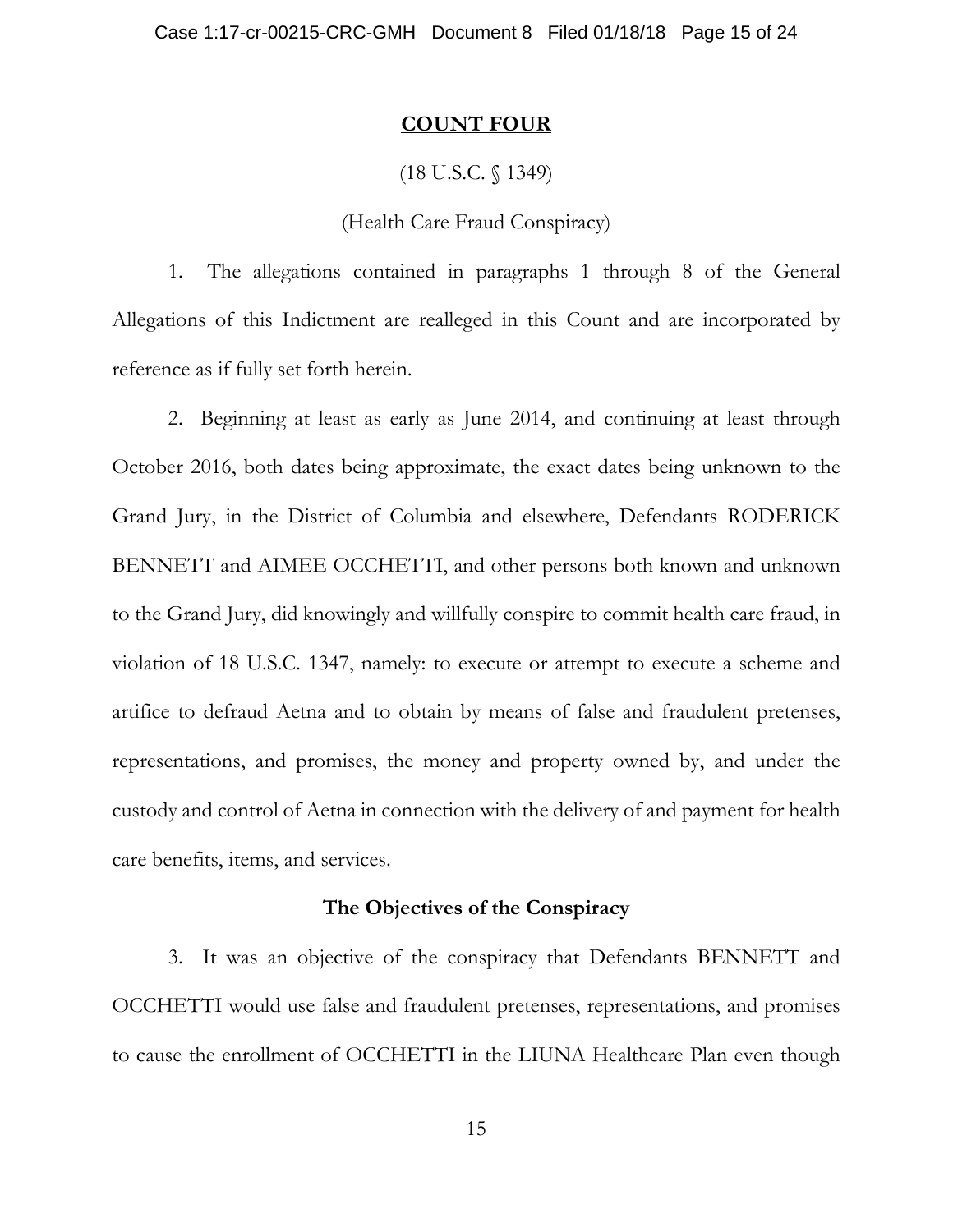#### Case 1:17-cr-00215-CRC-GMH Document 8 Filed 01/18/18 Page 16 of 24

OCCHETTI was not a full-time employee of LIUNA and not eligible to participate in the LIUNA Healthcare Plan.

4. It was an objective of the conspiracy that Defendants BENNETT and OCCHETTI would defraud Aetna and use false and fraudulent pretenses, representations, and promises to obtain health care insurance coverage from Aetna as insurer to the LIUNA Healthcare Plan when OCCHETTI was not eligible for that coverage because OCCHETTI was not a full-time employee of LIUNA and not eligible to participate in the LIUNA Healthcare Plan those benefits.

5. It was an objective of the conspiracy that Defendants BENNETT and OCCHETTI would defraud Aetna and use false and fraudulent pretenses, representations, and promises to obtain health care reimbursements from Aetna as insurer to the LIUNA Healthcare Plan when OCCHETTI was not eligible to receive those reimbursements because OCCHETTI was not a full-time employee of LIUNA and not eligible to participate in the LIUNA Healthcare Plan those benefits.

#### **Manner and Means of the Conspiracy**

6. It was a part of the conspiracy that Defendants BENNETT and OCCHETTI would make it appear that OCCHETTI was a full-time employee of LIUNA in order that OCCHETTI could participate in LIUNA Healthcare Plan, even though OCCHETTI was not eligible to participate, and thereby obtain health insurance coverage and medical reimbursements from Aetna.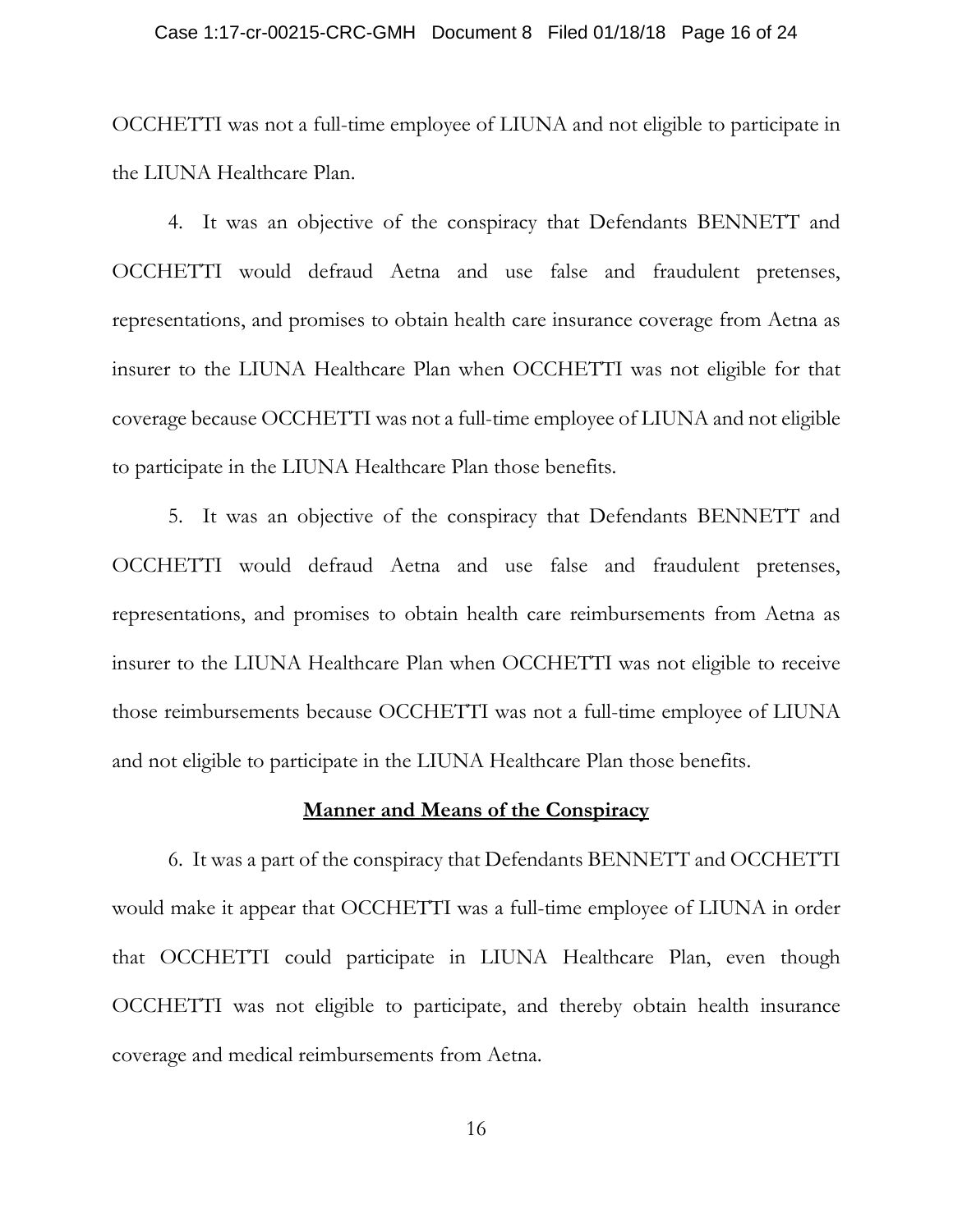#### Case 1:17-cr-00215-CRC-GMH Document 8 Filed 01/18/18 Page 17 of 24

7. It was a part of the conspiracy that Defendants BENNETT and OCCHETTI would make it appear that OCCHETTI was being considered by LIUNA for employment in the position of associate general counsel knowing that OCCHETTI was not being considered for that position.

8. It was part of the conspiracy that Defendant OCCHETTI would present an Aetna membership card in the LIUNA Healthcare Plan to various medical providers to receive delivery of medical treatment, and receive reimbursement payments for the expenses of medical treatment, from Aetna, knowing that she was not a LIUNA employee and not eligible to be enrolled or participate in the LIUNA Healthcare Plan.

### **Overt Acts**

9. On or about July 9, 2014, Defendant BENNETT issued an offer letter to Defendant OCCHETTI, falsely stating that OCCHETTI had been offered a position as associate general counsel with LIUNA with a starting date of July 31, 2014, when Defendant BENNETT knew that OCCHETTI had not been offered employment with LIUNA.

10. On or about July 9, 2014, Defendant BENNETT issued the false offer letter to Defendant OCCHETTI, bearing false representations that several LIUNA officials had been notified of OCCHETTI's alleged offer of a position as associate general counsel when Defendant BENNETT knew that those officials, in fact, had not been notified.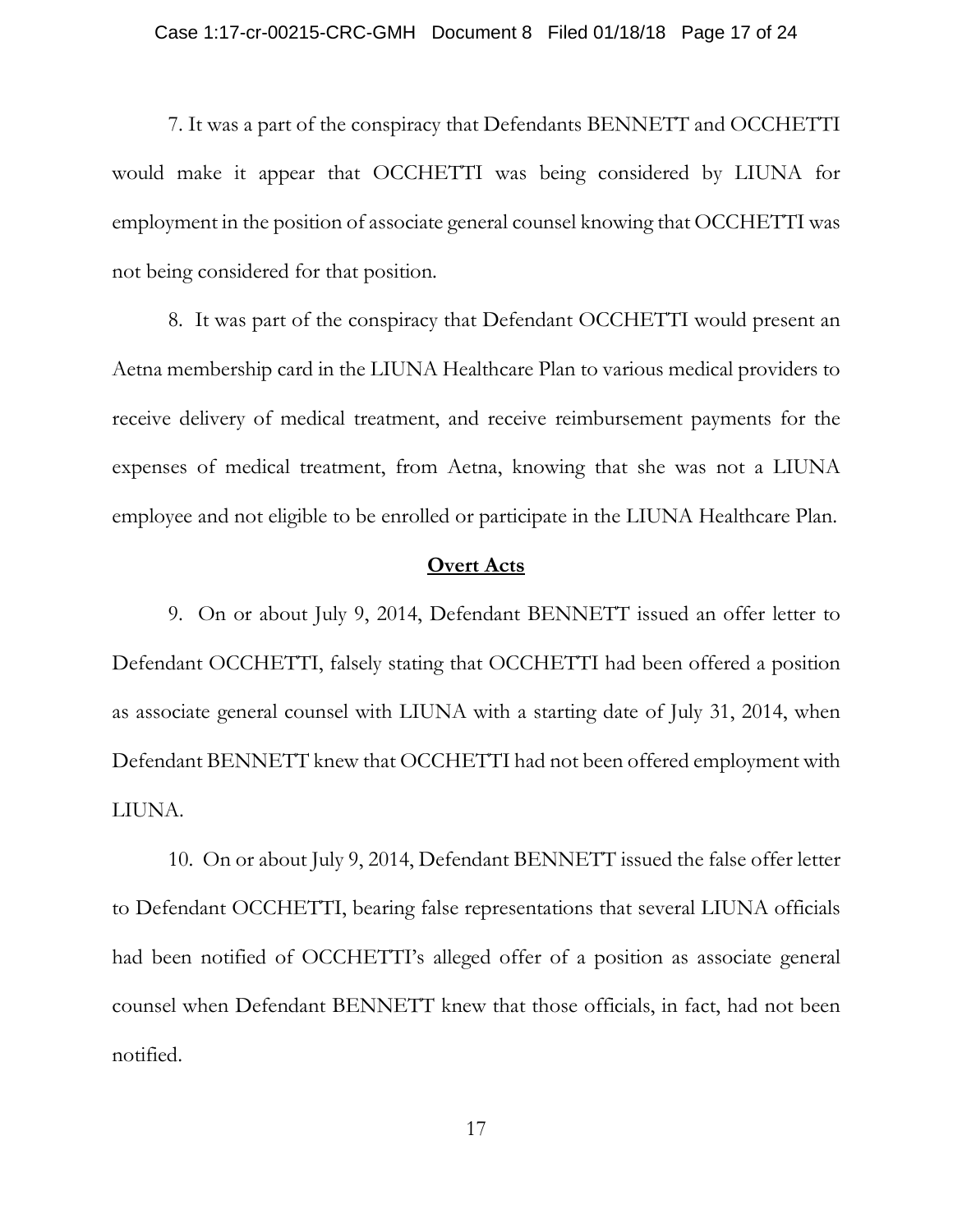11. On or about July 9, 2014, Defendant OCCHETTI signed the false offer letter to OCCHETTI dated July 9, 2014, from Defendant BENNETT and returned it to BENNETT.

12. On or about July 30, 2014, Defendant BENNETT cancelled Defendant OCCHETTI's alleged starting date of July 31, 2014, due to "ongoing construction" at LIUNA headquarters and rescheduled it for August 1, 2014.

13. On or about August 1, 2014, Defendant OCCHETTI did not report for work at LIUNA.

14. On or about August 1, 2014, Defendant BENNETT issued two "welcome letters" to Defendant OCCHETTI falsely representing that OCCHETTI had reported for, and had begun, employment at LIUNA on August 1, 2014, when, in fact, Defendant BENNETT knew that OCCHETTI had not reported for employment on August 1, 2014.

15. On or about September 23, 2014, Defendant OCCHETTI telephoned the benefits department at LIUNA, falsely claiming to be a new employee would had not yet been enrolled in the LIUNA Healthcare Plan and requested that the benefits department enroll her in the LIUNA Healthcare Plan.

16. On or about October 3, 2014, Defendant BENNETT telephoned the benefits department at LIUNA, falsely claiming that Defendant OCCHETTI was a new employee who had not yet been enrolled in the LIUNA Healthcare Plan and directed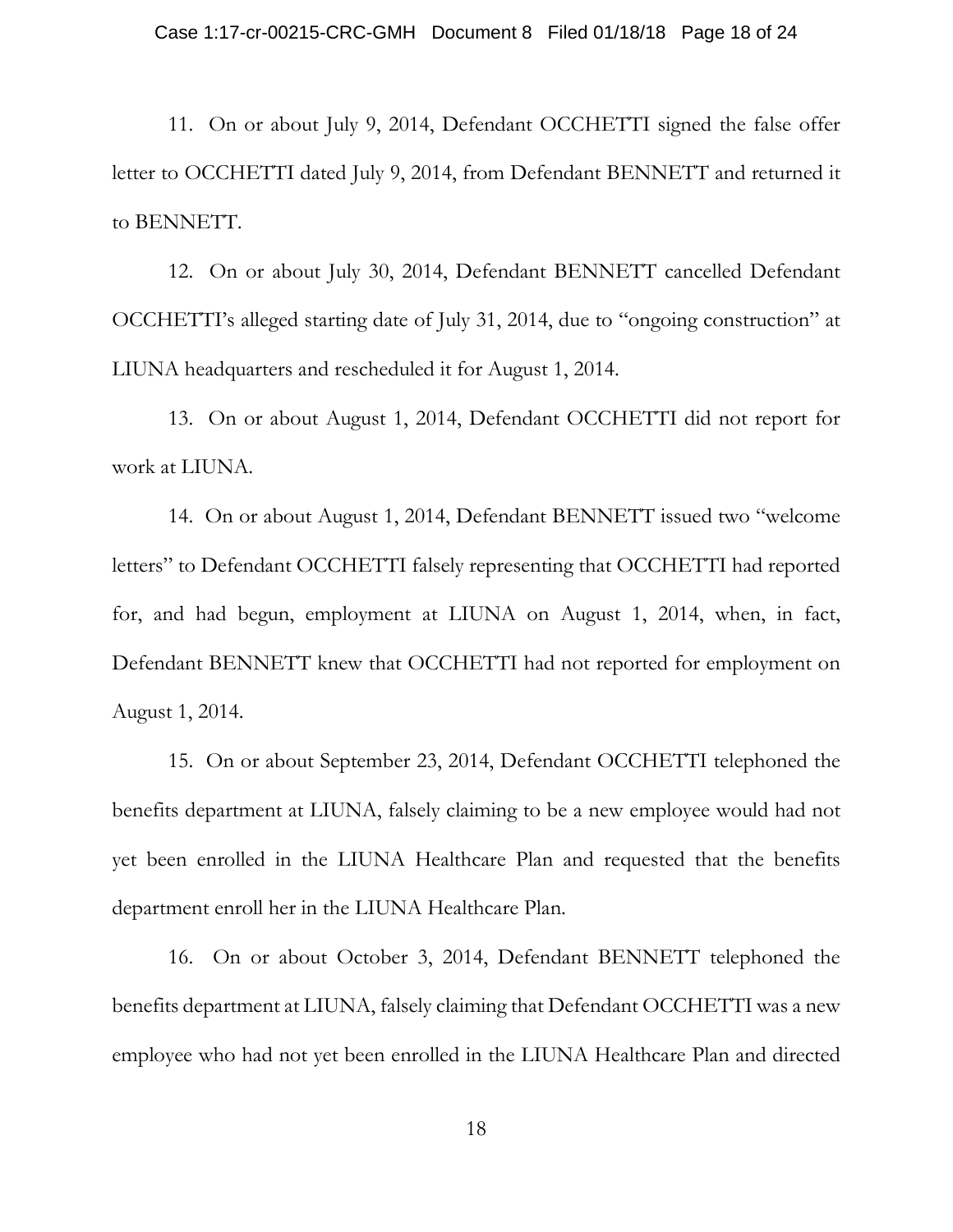#### Case 1:17-cr-00215-CRC-GMH Document 8 Filed 01/18/18 Page 19 of 24

the benefits department to enroll OCCHETTI immediately because OCCHETTI needed "medical attention."

17. On or about October 3, 2014, Defendant OCCHETTI provided her personal information to the benefits department at LIUNA in order that she be enrolled in the LIUNA Healthcare Plan knowing that she was not a LIUNA employee and not eligible to be enrolled in the LIUNA Healthcare Plan.

18. On or about October 14, 2014, Defendant OCCHETTI presented an Aetna membership card in the LIUNA Healthcare Plan to a medical provider to receive delivery of treatment and receive reimbursement for the expense of that medical treatment from Aetna, knowing that she was not a LIUNA employee and not eligible to be enrolled in the LIUNA Healthcare Plan and not eligible to receive reimbursement from Aetna for medical expenses.

19. From January to August 2015, Defendant OCCHETTI presented an Aetna membership card in the LIUNA Healthcare Plan to various medical providers to receive delivery of medical treatment, and received reimbursement for the expenses of medical treatment, from Aetna, totaling more than \$66,000, through the LIUNA Healthcare Plan, knowing that she was not a LIUNA employee and not eligible to be enrolled in the LIUNA Healthcare Plan and not eligible to receive reimbursement from Aetna for medical expenses.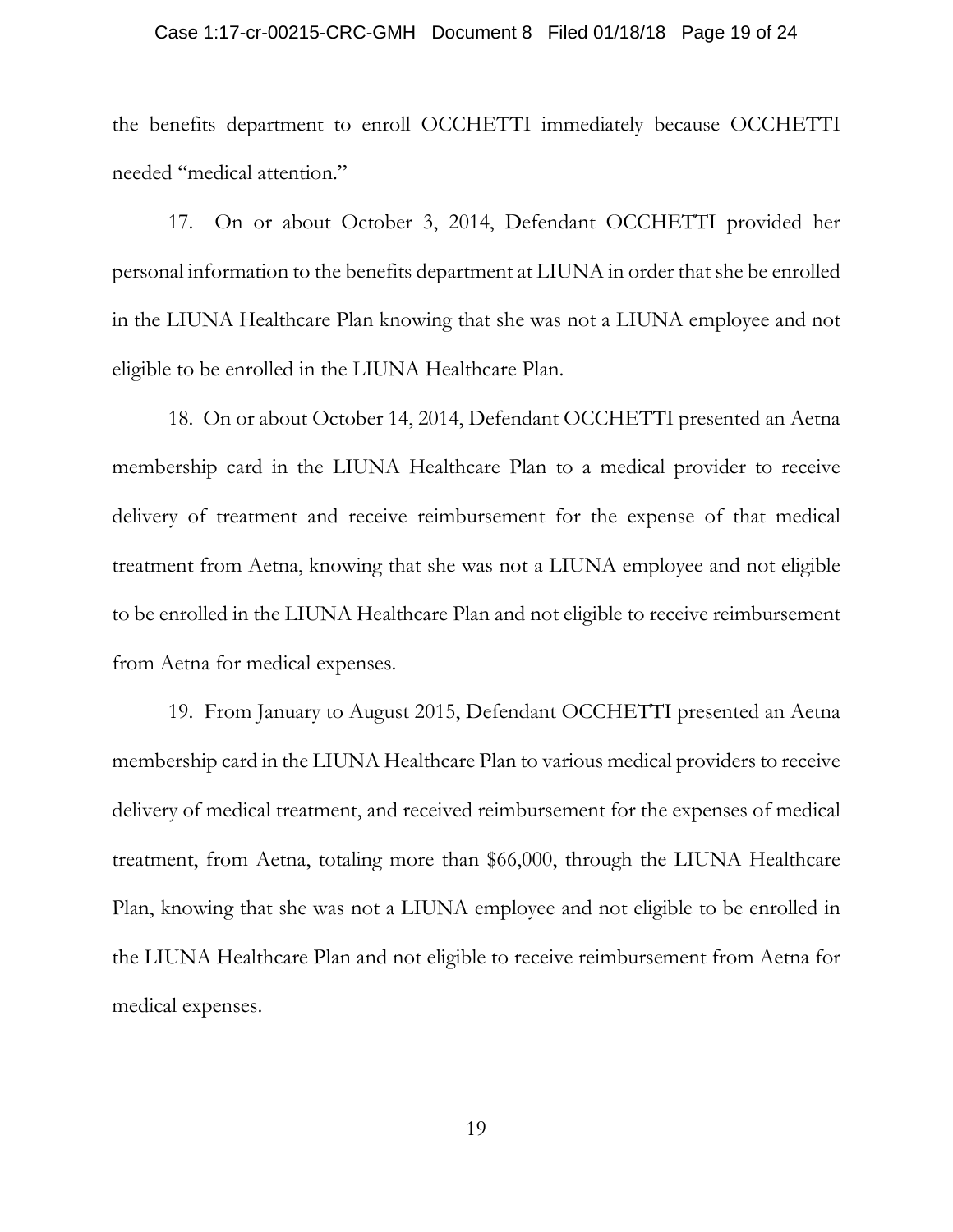20. From August 2014 through October 2016, Defendants BENNETT and OCCHETTI rescheduled OCCHETTI's alleged first day as a LIUNA employee more than 200 times, knowing that OCCHETTI had not been offered employment with LIUNA and would not report for employment at LIUNA.

All in violation of Title 18, United States Code, Sections 1349.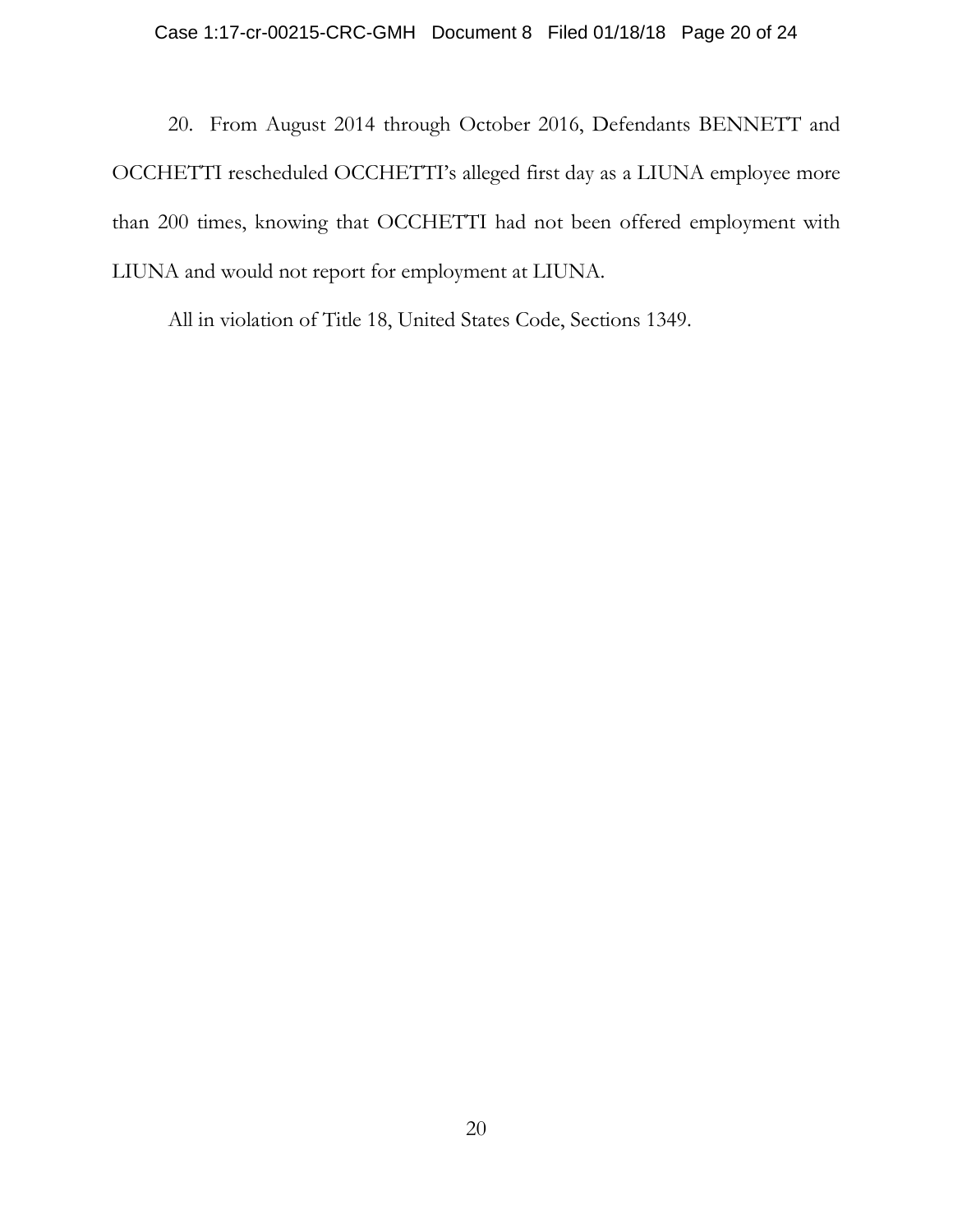#### **COUNT FIVE**

## (18 U.S.C. § 1347)

### (Health Care Fraud)

1. The allegations contained in paragraphs 1 through 8 of the General Allegations of this Indictment, and paragraphs 2 through 20 of Count Four of this Indictment, are realleged in this Count and are incorporated by reference as if fully set forth herein.

2. Beginning at least as early as June 2014, and continuing at least through October 2016, both dates being approximate, the exact dates being unknown to the Grand Jury, in the District of Columbia and elsewhere, Defendants RODERICK BENNETT and AIMEE OCCHETTI did knowingly and willfully execute, and attempt to execute, a scheme or artifice defraud Aetna and to obtain by means of false and fraudulent pretenses, representations, and promises, money and property, owned by, and under the custody or control of, a [health care benefit program,](https://www.law.cornell.edu/definitions/uscode.php?width=840&height=800&iframe=true&def_id=18-USC-138290128-980242021&term_occur=4&term_src=title:18:part:I:chapter:63:section:1347) that is, Aetna, in connection with the delivery of and payment for health care benefits, items, and services, including \$66,000 in medical reimbursements.

All in violation of Title 18, United States Code, Sections 1347.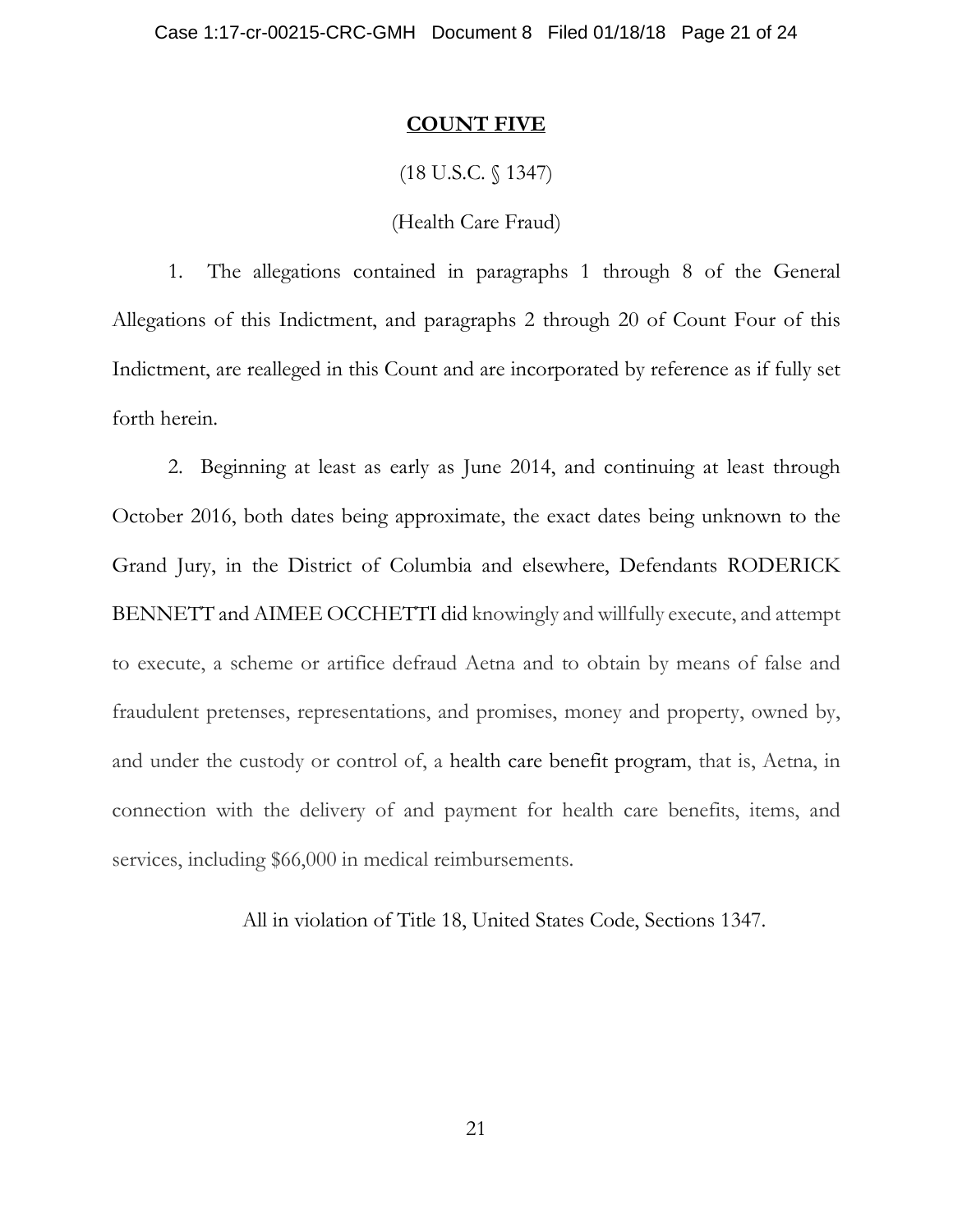### **FORFEITURE ALLEGATIONS**

# $(18 \text{ U.S.C. } \S 981(a)(1)(C))$

1. The allegations contained in Counts One through Four of this Indictment are hereby realleged and incorporated by reference for the purpose of alleging forfeitures pursuant to Title 18, United States Code, Section 981(a)(1)(C) and Title 28, United States Code, Section 2461(c).

2. Upon conviction of the offenses set forth in Counts One through Three of this Indictment, Defendant RODERICK BENNETT shall forfeit to the United States of America, pursuant to Title 18, United States Code, Section 981(a)(1)(C) and Title 28, United States Code, Section 2461(c), any property, real or personal, which constitutes or is derived from proceeds traceable to the offenses of conviction. The property to be forfeited includes at least, \$168,406.24 in money and property obtained by Defendant RODERICK BENNETT;

3. Upon conviction of the offense set forth in Count Four and Five of this Indictment, Defendants RODERICK BENNETT and AIMEE OCCHETTI shall forfeit to the United States of America, pursuant to Title 18, United States Code, Sections  $981(a)(1)(C)$  and  $982(a)(7)$ , and Title 28, United States Code, Section 2461(c), any real or personal property that constitutes or is derived, directly or indirectly, from gross proceeds traceable to the commission of the offense. The property to be forfeited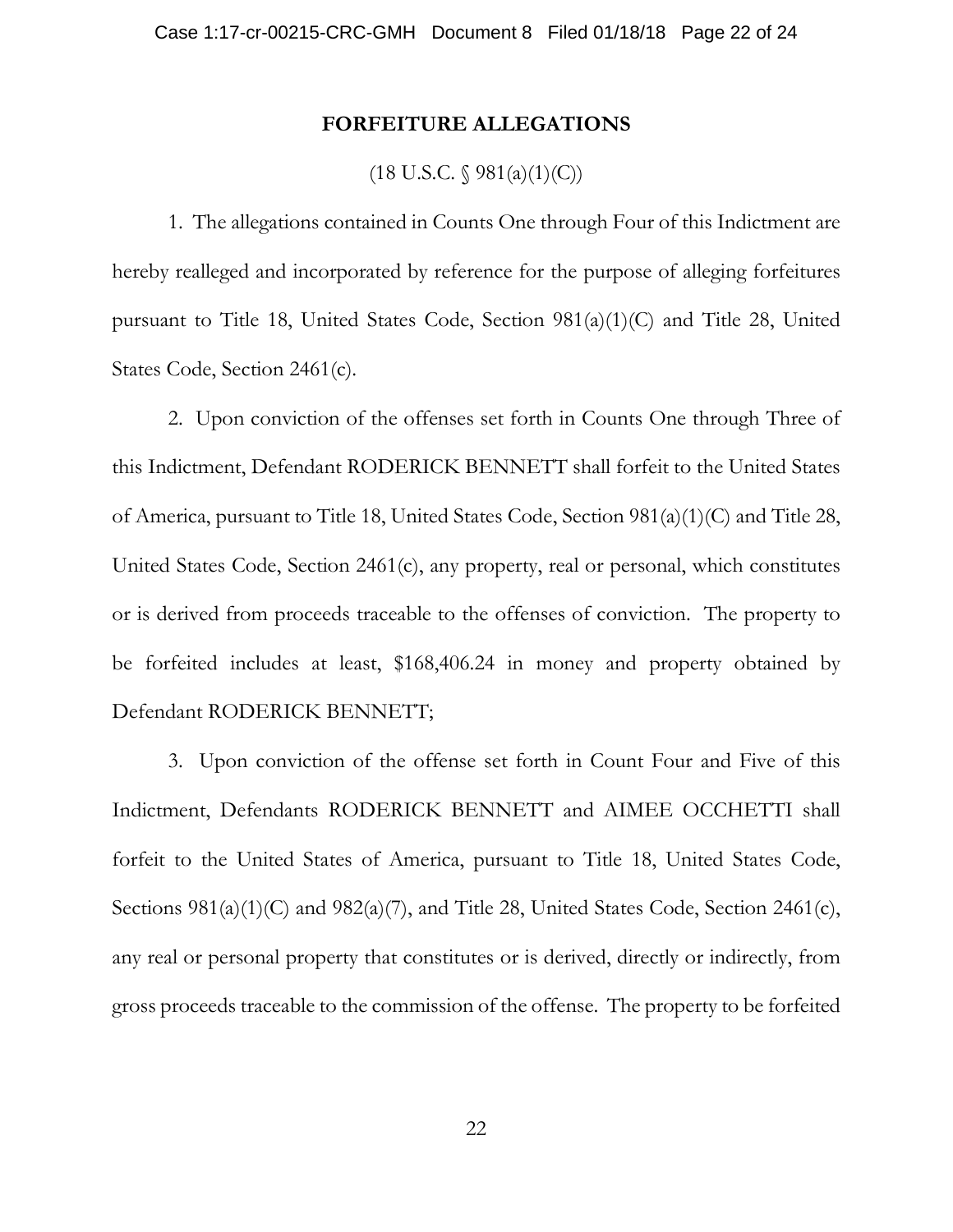#### Case 1:17-cr-00215-CRC-GMH Document 8 Filed 01/18/18 Page 23 of 24

includes, but is not limited to, at least \$66,000 in money and property obtained by Defendant AIMEE OCCHETTI.;

4. If any of the property described above in paragraphs two and three, as a result of any act or omission of Defendant RODERICK BENNETT and AIMEE OCCHETTI respectively:

a. cannot be located upon the exercise of due diligence;

b. has been transferred or sold to, or deposited with, a third party;

c. has been placed beyond the jurisdiction of the court;

d. has been substantially diminished in value; or

e. has been commingled with other property which cannot be divided without difficulty, the United States of America shall be entitled to forfeiture of substitute property pursuant to Title 21, United States Code, Section 853(p), as incorporated by Title 28, United States Code, Section 2461(c).

All pursuant to 18 U.S.C. § 981(a)(1)(C) and 28 U.S.C. § 2461(c).

### A TRUE BILL:

### FOREPERSON

\_\_\_\_\_\_\_\_\_\_\_\_\_\_\_\_\_\_\_\_\_\_\_\_\_

TRIAL ATTORNEY

\_\_\_\_\_\_\_\_\_\_\_\_\_\_\_\_\_\_\_\_